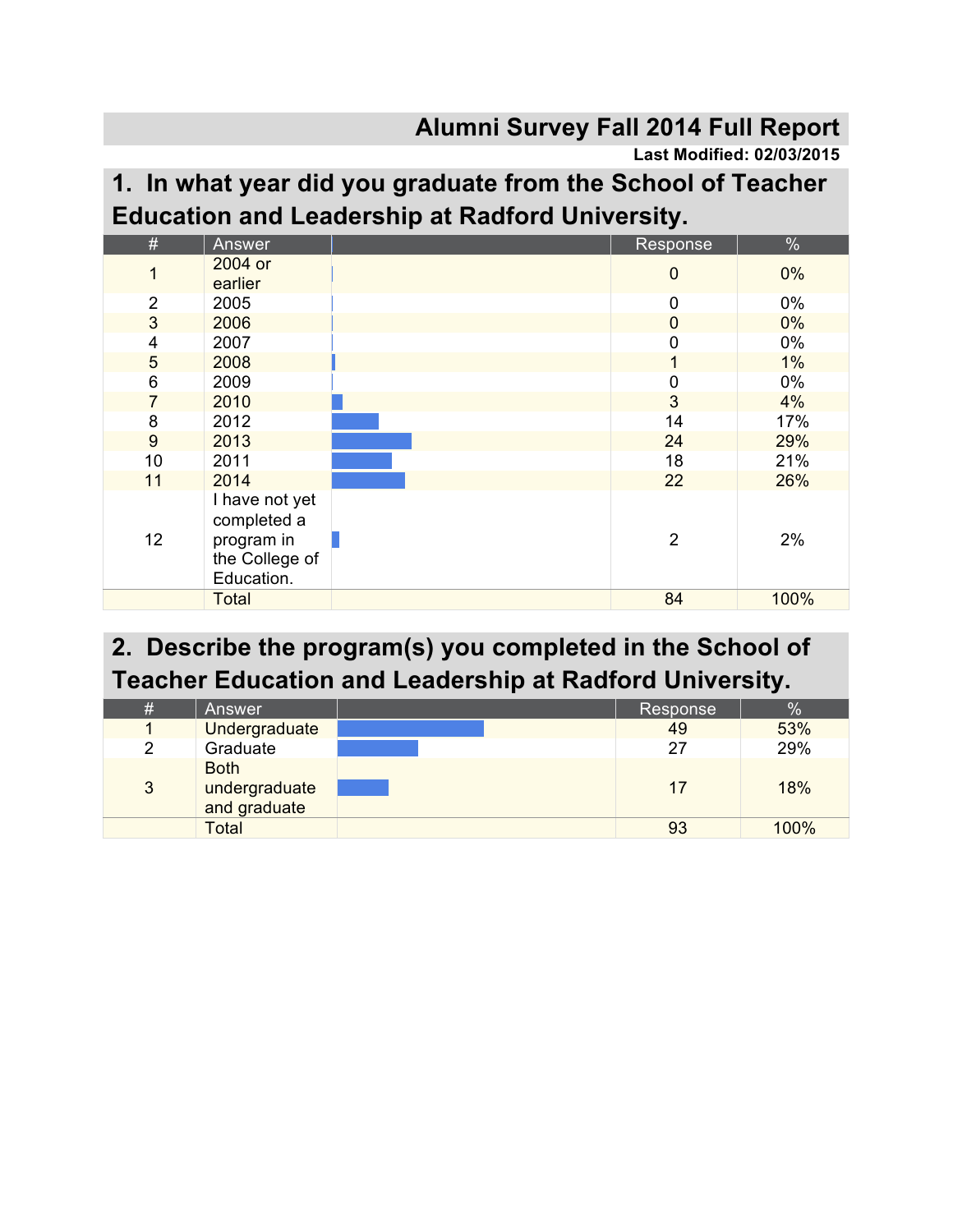| 3. Describe the program(s) you completed in the School of<br><b>Teacher Education and Leadership at Radford University.</b> |                                                                         |  |                 |      |  |
|-----------------------------------------------------------------------------------------------------------------------------|-------------------------------------------------------------------------|--|-----------------|------|--|
| #                                                                                                                           | Answer                                                                  |  | Response        | $\%$ |  |
| 1                                                                                                                           | 4 yr. Special Ed<br>- General<br>Curriculum                             |  | $\overline{2}$  | 2%   |  |
| $\overline{2}$                                                                                                              | 5 yr. Special Ed<br>- General<br>Curriculum                             |  | $6\phantom{1}6$ | 6%   |  |
| 3                                                                                                                           | 4 yr. Early<br><b>Childhood/Early</b><br>Childhood<br><b>Special Ed</b> |  | $\mathbf 0$     | 0%   |  |
| 4                                                                                                                           | Early Childhood<br>Special Ed -<br><b>Traditional Grad</b>              |  | 1               | 1%   |  |
| 5                                                                                                                           | Art                                                                     |  | $\mathbf 0$     | 0%   |  |
| 6                                                                                                                           | Dance                                                                   |  | 0               | 0%   |  |
| $\overline{7}$                                                                                                              | Deaf and hard<br>of hearing                                             |  | $\mathbf{1}$    | 1%   |  |
| 8                                                                                                                           | Elementary                                                              |  | 27              | 29%  |  |
| $\boldsymbol{9}$                                                                                                            | <b>Middle</b><br><b>Education</b>                                       |  | $\overline{4}$  | 4%   |  |
| 10                                                                                                                          | Music                                                                   |  | $\pmb{0}$       | 0%   |  |
| 11                                                                                                                          | <b>Health and</b><br><b>Physical</b><br><b>Education</b>                |  | $\bf 8$         | 9%   |  |
| 12                                                                                                                          | Secondary<br>Science                                                    |  | 3               | 3%   |  |
| 13                                                                                                                          | Secondary<br>English                                                    |  | 5               | 5%   |  |
| 14                                                                                                                          | Secondary Math                                                          |  | 4               | 4%   |  |
| 15                                                                                                                          | Secondary<br><b>Social Science</b>                                      |  | $\overline{4}$  | 4%   |  |
| 16                                                                                                                          | Other                                                                   |  | 23              | 25%  |  |
| 17                                                                                                                          | 5 yr. Early<br>Childhood/Early<br>Childhood<br><b>Special Ed</b>        |  | 5               | 5%   |  |
|                                                                                                                             | <b>Total</b>                                                            |  | 93              | 100% |  |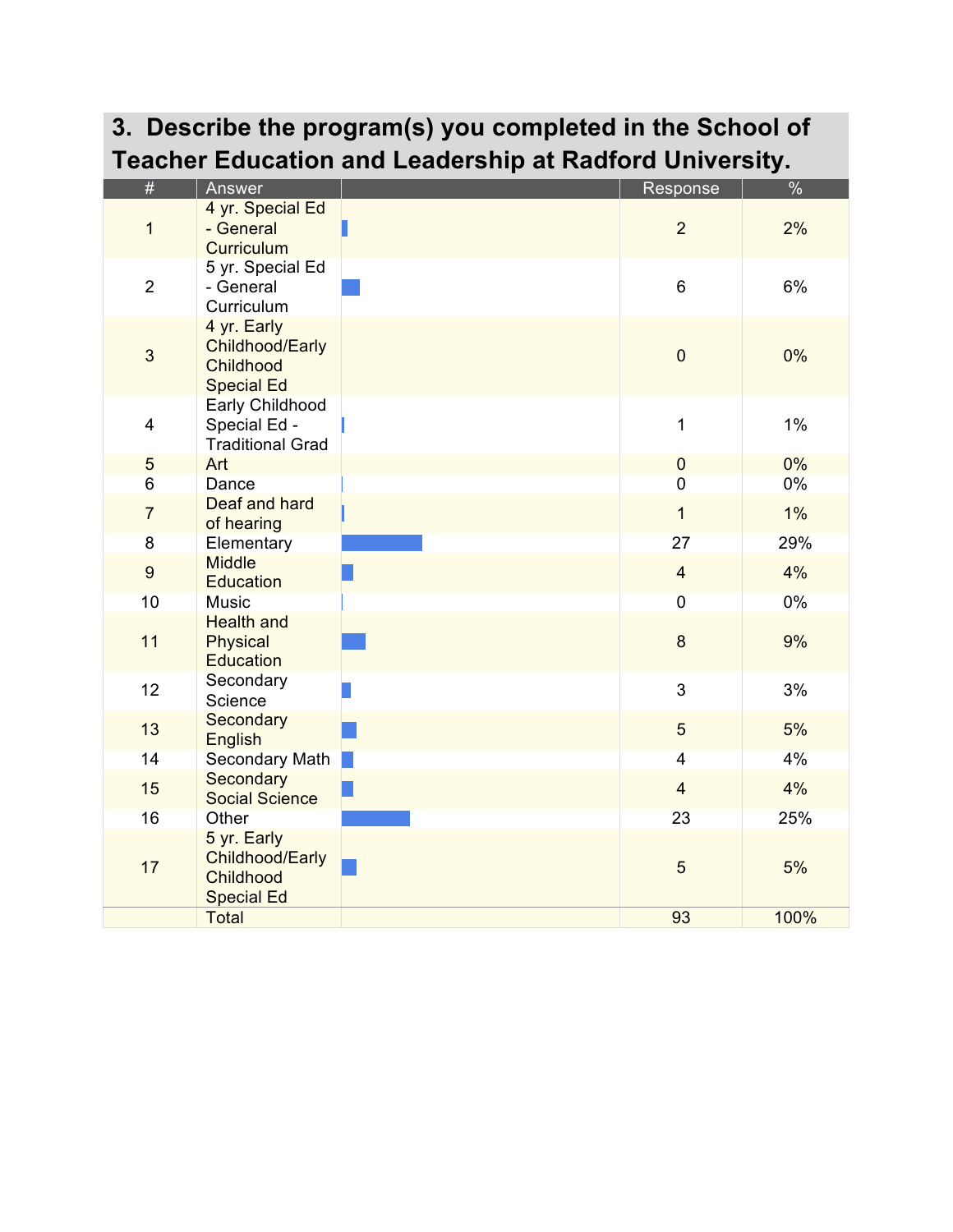#### **Other**

Educational Technology **Recreation** M.S. Educational Leadership Counselor Education Exercise Sports Science MS in Ed (Curriculum & Instruction) Ed. Leadership School Counseling Sports Administration Curriculum and Instruction Exercise, sport, and health education Educational Leadership Counselor Education ed leadership Nutrition & Dietetics Counselor Education Mathematics Education Instructional Design and Tech Education Leadership Athletic Training Curriculum and Instruction Special Education-General Curriculum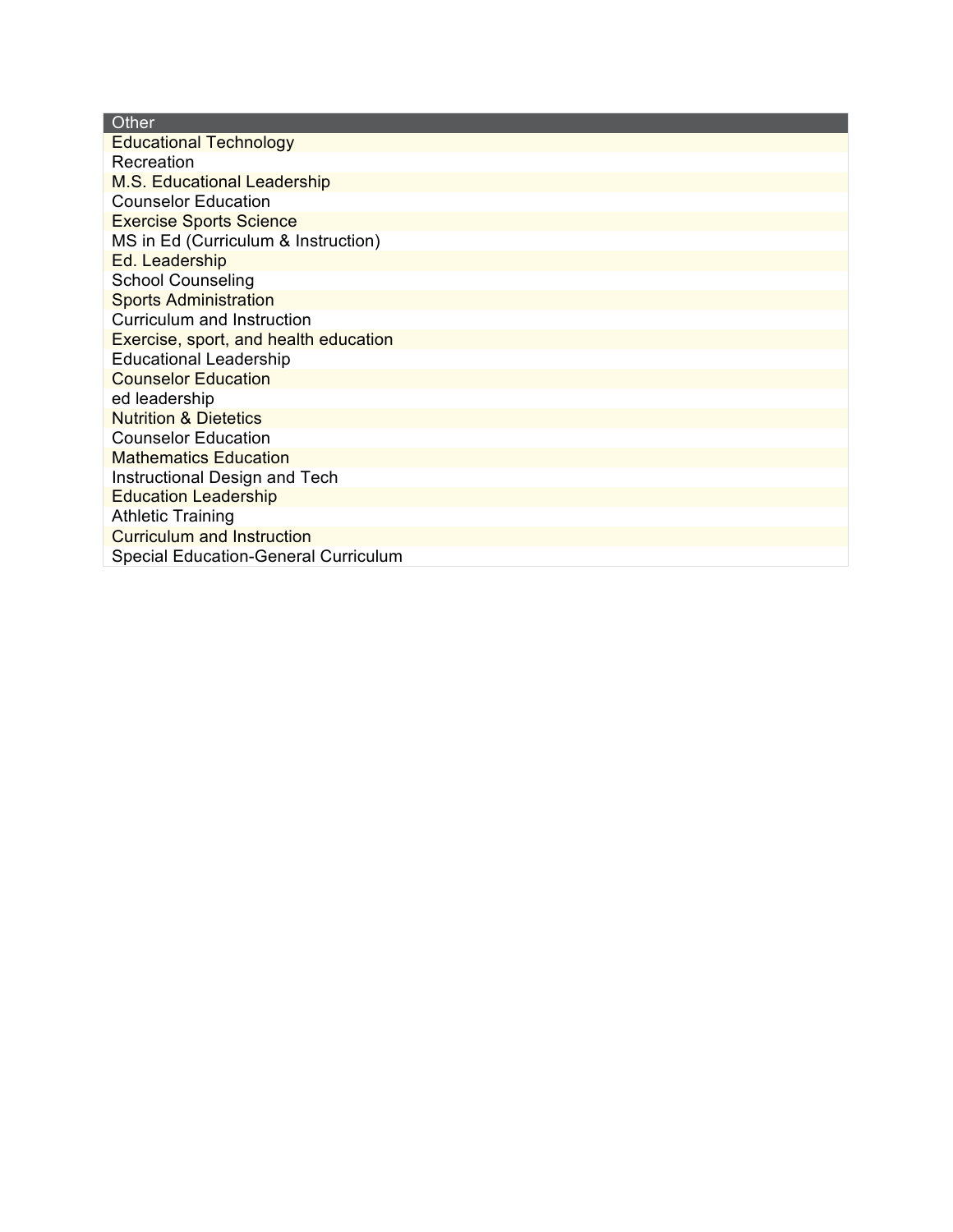| 4. Describe your current employment. |                                                                          |  |                |      |  |  |
|--------------------------------------|--------------------------------------------------------------------------|--|----------------|------|--|--|
| #                                    | Answer                                                                   |  | Response       | $\%$ |  |  |
| 1                                    | K - 12 Teacher                                                           |  | 47             | 52%  |  |  |
| $\overline{2}$                       | Other school<br>personnel.<br>Please<br>specify.                         |  | 10             | 11%  |  |  |
| 3                                    | Other<br>education-<br>related<br>position.<br><b>Please</b><br>specify. |  | 10             | 11%  |  |  |
| $\overline{4}$                       | Other<br>employment<br>(not education-<br>related)                       |  | 9              | 10%  |  |  |
| 5                                    | <b>Currently</b><br>seeking<br>employment in<br>education                |  | $\overline{4}$ | 4%   |  |  |
| 6                                    | Currently<br>seeking<br>employment in<br>a field other<br>than education |  | $6\phantom{1}$ | 7%   |  |  |
| $\overline{7}$                       | Preschool<br><b>Teacher</b>                                              |  | 5              | 5%   |  |  |
|                                      | <b>Total</b>                                                             |  | 91             | 100% |  |  |

| Other school personnel. Please specify.      | Other education-related position. Please<br>specify.            |
|----------------------------------------------|-----------------------------------------------------------------|
| Middle School Program Asst. for after school | Associate Director of Technology in New                         |
| programs                                     | <b>Student Programs at Radford University</b>                   |
| assistant principal                          | pursuing masters degree                                         |
| aide                                         | <b>Faculty-Professional Academic Advisor</b>                    |
| aide                                         | <b>Resident Director at Coastal Carolina</b><br>University      |
| <b>Kindergarten Enrichment</b>               | <b>Reading Teacher (interventionist)</b>                        |
| Literacy Aide                                | Graduate School and part-time teaching                          |
| <b>Teacher on Administrative Assignment</b>  | Psychology Intern with Stone Mountain Health<br><b>Services</b> |
| <b>School Counselor</b>                      | <b>Community College Professor/University</b><br>Instructor     |
| <b>TDT Counselor</b>                         |                                                                 |
| principal                                    |                                                                 |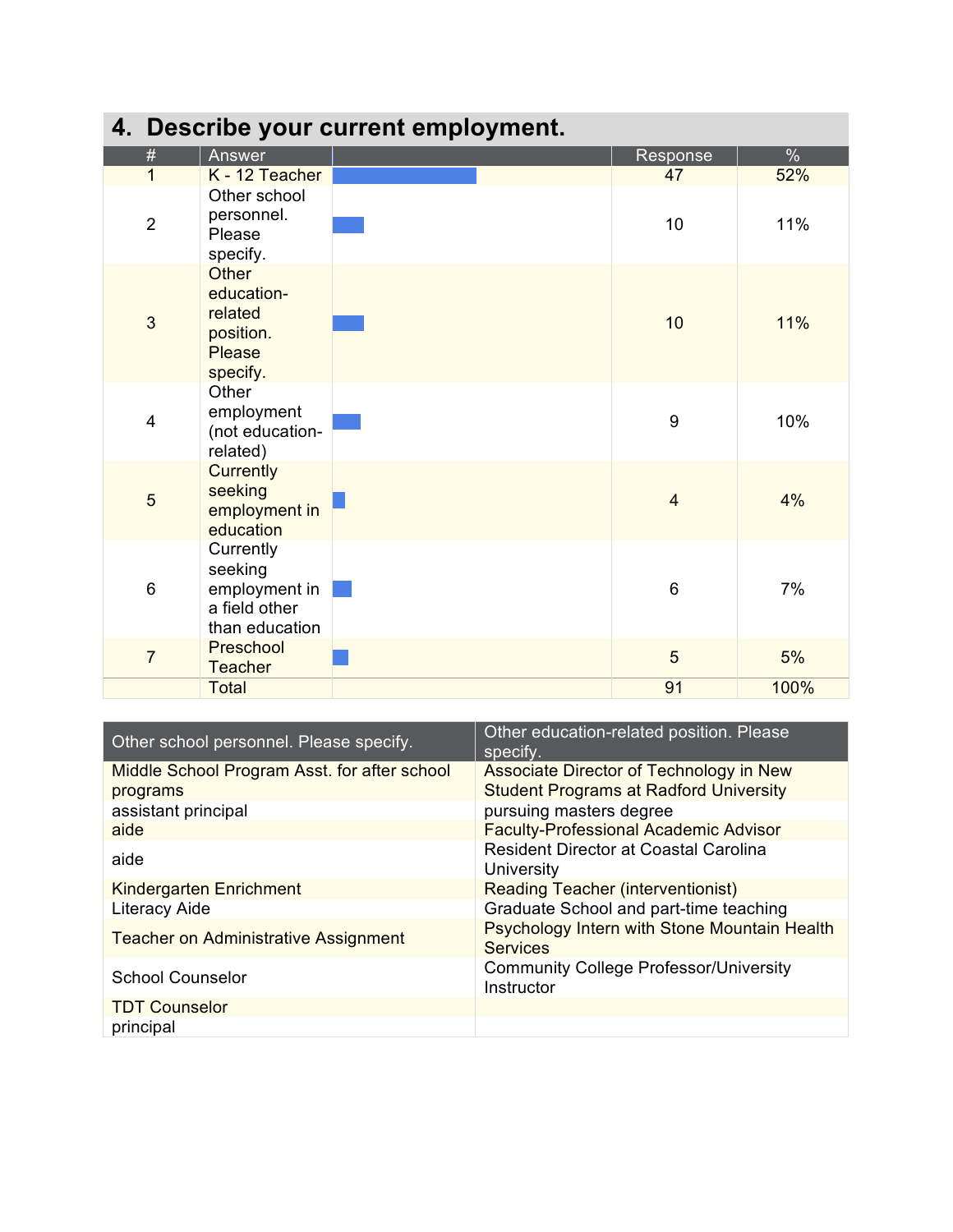# **5. Grade level taught.**

| . <u>. .</u>    |                                |  |          |       |  |
|-----------------|--------------------------------|--|----------|-------|--|
| #               | <b>Answer</b>                  |  | Response | $\%$  |  |
| 1               | <b>Elementary (K)</b><br>$-6)$ |  | 22       | 47%   |  |
| 3               | Middle Grades<br>$(6 - 8)$     |  | 8        | 17%   |  |
| $\overline{4}$  | Secondary (9 -<br>12)          |  | 14       | 30%   |  |
| 5               | Post<br>secondary              |  | $\Omega$ | 0%    |  |
| $6\phantom{1}6$ | Other                          |  | 3        | 6%    |  |
| 7               | Preschool                      |  | $\Omega$ | $0\%$ |  |
|                 | <b>Total</b>                   |  | 47       | 100%  |  |

| Other                                   |
|-----------------------------------------|
| $6 - 12$                                |
| intermediate 5/6                        |
| <b>Itinerant special education k-12</b> |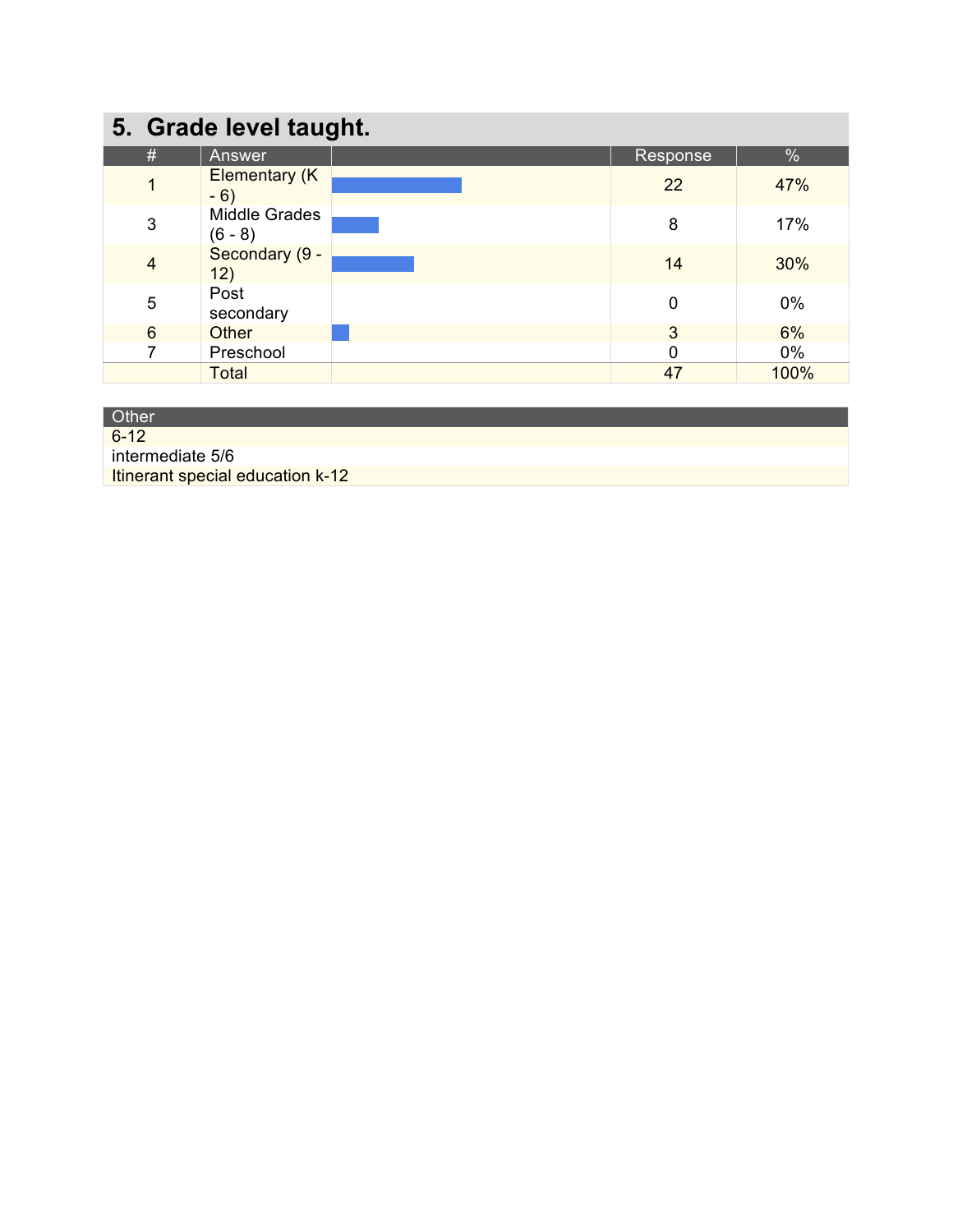| 6.                      | <b>My School Division:</b>                                  |                  |       |
|-------------------------|-------------------------------------------------------------|------------------|-------|
| #                       | Answer                                                      | Response         | $\%$  |
| $\mathbf{1}$            | Chesterfield<br><b>County Schools</b>                       | $\overline{2}$   | 4%    |
| $\overline{2}$          | Goochland<br><b>County Public</b><br>Schools                | $\pmb{0}$        | $0\%$ |
| $\mathbf{3}$            | Hanover<br><b>County Schools</b>                            | $\overline{2}$   | 4%    |
| $\overline{\mathbf{4}}$ | Henrico County<br><b>Public Schools</b>                     | 1                | 2%    |
| 5                       | <b>Petersburg City</b><br><b>Schools</b>                    | $\mathbf 0$      | $0\%$ |
| $\,6\,$                 | <b>Richmond City</b><br>Schools                             | $\overline{2}$   | 4%    |
| $\overline{7}$          | Chesapeake<br><b>Public Schools</b>                         | 1                | 2%    |
| 8                       | <b>Hampton City</b><br><b>Public Schools</b>                | 3                | 6%    |
| $\boldsymbol{9}$        | <b>Newport News</b><br><b>City Public</b><br><b>Schools</b> | 1                | 2%    |
| 10                      | <b>Suffolk Schools</b>                                      | $\pmb{0}$        | $0\%$ |
| 11                      | Virginia Beach<br><b>City Schools</b>                       | $\overline{2}$   | 4%    |
| 12                      | Williamsburg-<br>James City<br><b>County Schools</b>        | $\mathbf 0$      | 0%    |
| 13                      | <b>York County</b><br><b>Public Schools</b>                 | $\mathbf{1}$     | 2%    |
| 14                      | Fredericksburg<br><b>City Schools</b>                       | $\mathbf 0$      | $0\%$ |
| 15                      | Glouster<br><b>County Public</b><br><b>Schools</b>          | $\mathbf 0$      | 0%    |
| 16                      | Spotsylvania<br><b>County Schools</b>                       | $\mathbf 0$      | 0%    |
| 17                      | <b>Stafford County</b><br><b>Schools</b>                    | $\mathbf 0$      | $0\%$ |
| 18                      | Alexandria<br><b>Public Schools</b>                         | $\mathbf 0$      | 0%    |
| 19                      | Arlington<br><b>County Schools</b>                          | $\boldsymbol{0}$ | $0\%$ |
| 20                      | <b>Fairfax County</b><br>Schools                            | 3                | 6%    |
| 21                      | Fauquier<br><b>County Schools</b>                           | $\mathbf 0$      | $0\%$ |
| 22                      | Frederick<br><b>County Schools</b>                          | $\mathbf 0$      | $0\%$ |
| 23                      | <b>Loudon County</b>                                        | 5                | 9%    |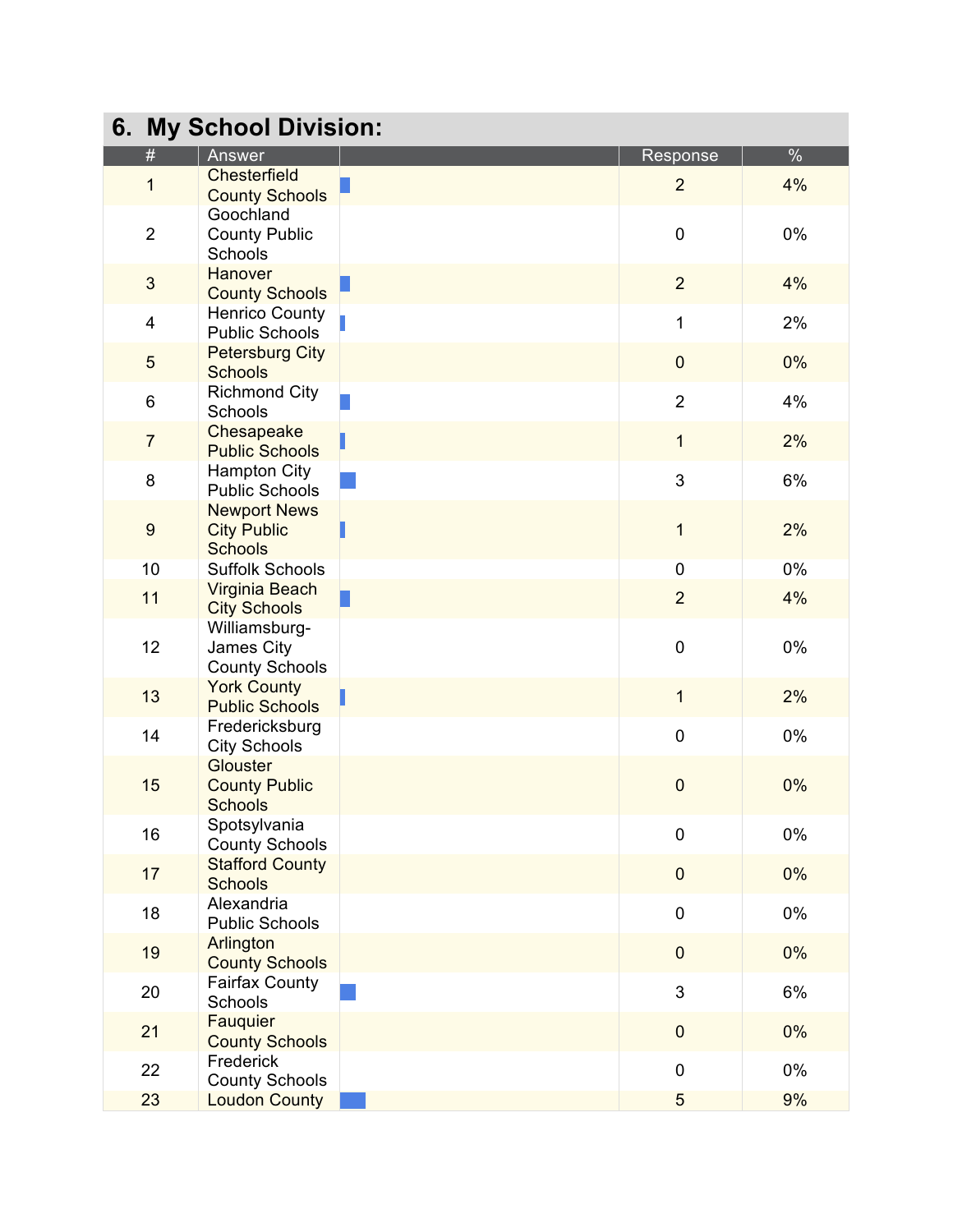|    | <b>Schools</b>                          |                  |       |
|----|-----------------------------------------|------------------|-------|
| 24 | Prince William                          | 5                | 9%    |
|    | <b>County Schools</b><br>Albemare       |                  |       |
| 25 | <b>County Schools</b>                   | $\boldsymbol{0}$ | $0\%$ |
| 26 | <b>Bedford County</b>                   | $\mathbf 0$      | $0\%$ |
|    | Schools                                 |                  |       |
| 27 | Charlottesville<br><b>City Schools</b>  | $\overline{0}$   | 0%    |
| 28 | Louisa County<br>Schools                | $\mathbf 0$      | $0\%$ |
| 29 | <b>Lynchburg City</b><br><b>Schools</b> | $\boldsymbol{0}$ | 0%    |
| 30 | <b>Nelson County</b><br>Schools         | $\overline{0}$   | 0%    |
|    | <b>Botetourt</b>                        |                  |       |
| 31 | <b>County Schools</b>                   | $\mathbf{1}$     | 2%    |
| 32 | Danville City<br>Schools                | $\mathbf{1}$     | 2%    |
| 33 | <b>Floyd County</b><br><b>Schools</b>   | $\boldsymbol{0}$ | 0%    |
|    | <b>Franklin County</b>                  |                  |       |
| 34 | <b>Public Schools</b>                   | 3                | 6%    |
| 35 | <b>Henry County</b><br><b>Schools</b>   | $\mathbf 1$      | 2%    |
| 36 | <b>Martinsville City</b><br>Schools     | $\overline{0}$   | $0\%$ |
| 37 | Montgomery<br><b>County Schools</b>     | $6\phantom{a}$   | 11%   |
|    | Roanoke City                            |                  |       |
| 38 | Schools                                 | 1                | 2%    |
| 39 | Roanoke                                 | $\mathbf{1}$     | 2%    |
| 40 | <b>County Schools</b><br>Salem Schools  | 0                | 0%    |
|    | <b>Carroll County</b>                   |                  |       |
| 41 | <b>Schools</b>                          | $\mathbf 0$      | 0%    |
| 42 | <b>Giles County</b><br>Schools          | $\mathbf{1}$     | 2%    |
| 43 | <b>Pulaski County</b>                   | 5                | 9%    |
|    | <b>Schools</b>                          |                  |       |
| 44 | Radford City<br>Schools                 | $\mathbf{1}$     | 2%    |
| 45 | <b>Wythe County</b>                     | $\mathbf 0$      |       |
|    | <b>Schools</b>                          |                  | $0\%$ |
| 46 | <b>Halifax County</b><br>Schools        | $\mathbf 0$      | 0%    |
| 47 | Other                                   | 5                | 9%    |
|    | Total                                   | 54               | 100%  |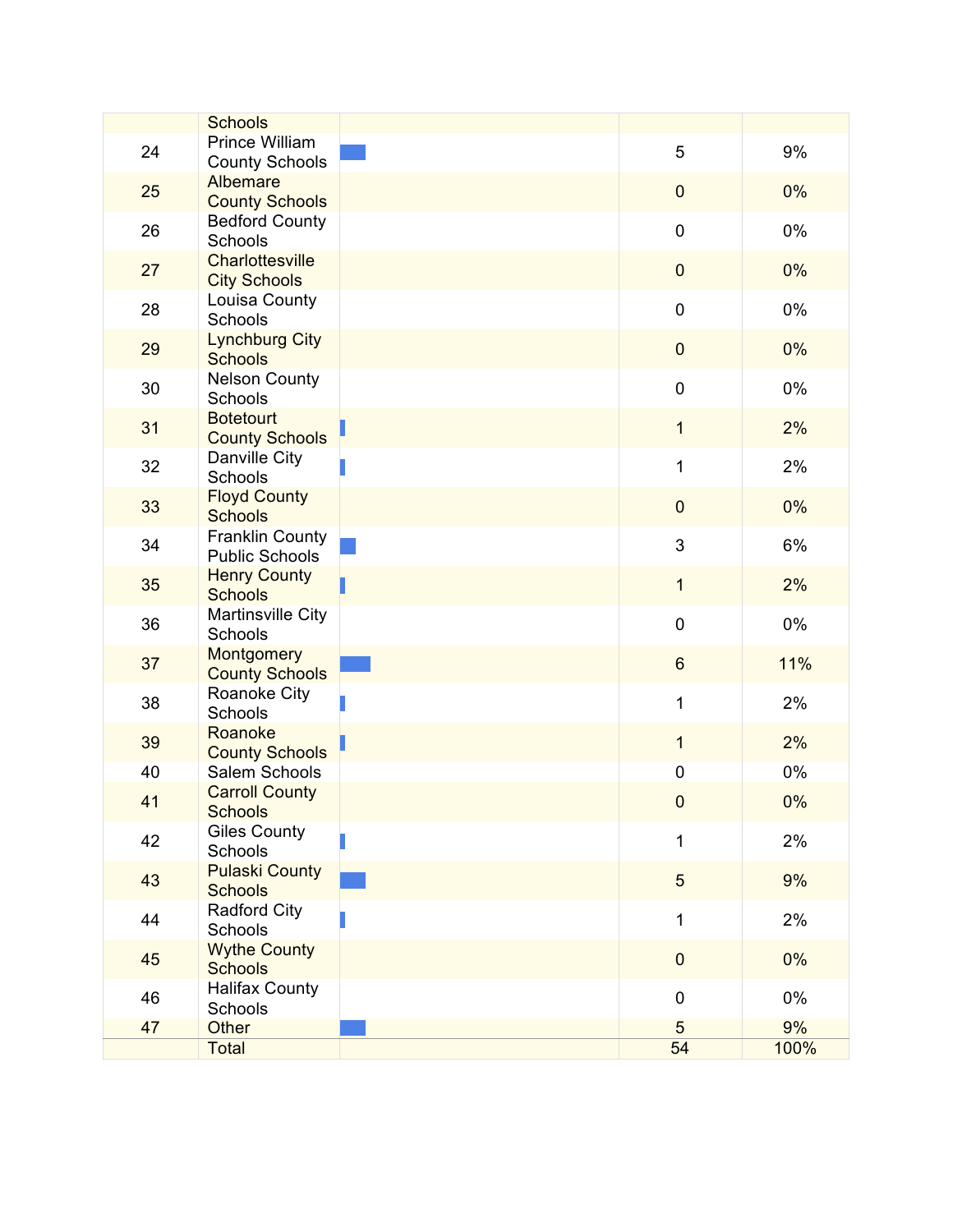| 7. How many years have you been in your current position? |                          |  |          |               |  |  |
|-----------------------------------------------------------|--------------------------|--|----------|---------------|--|--|
| #                                                         | Answer                   |  | Response | $\frac{1}{2}$ |  |  |
|                                                           | This is my<br>first year |  | 31       | 39%           |  |  |
| 2                                                         | $2 - 4$                  |  | 40       | 51%           |  |  |
| 3                                                         | $5 - 7$                  |  | 4        | 5%            |  |  |
|                                                           | $8 - 10$                 |  | 3        | 4%            |  |  |
| 5                                                         | More than 10<br>years    |  |          | 1%            |  |  |
|                                                           | Total                    |  | 79       | 100%          |  |  |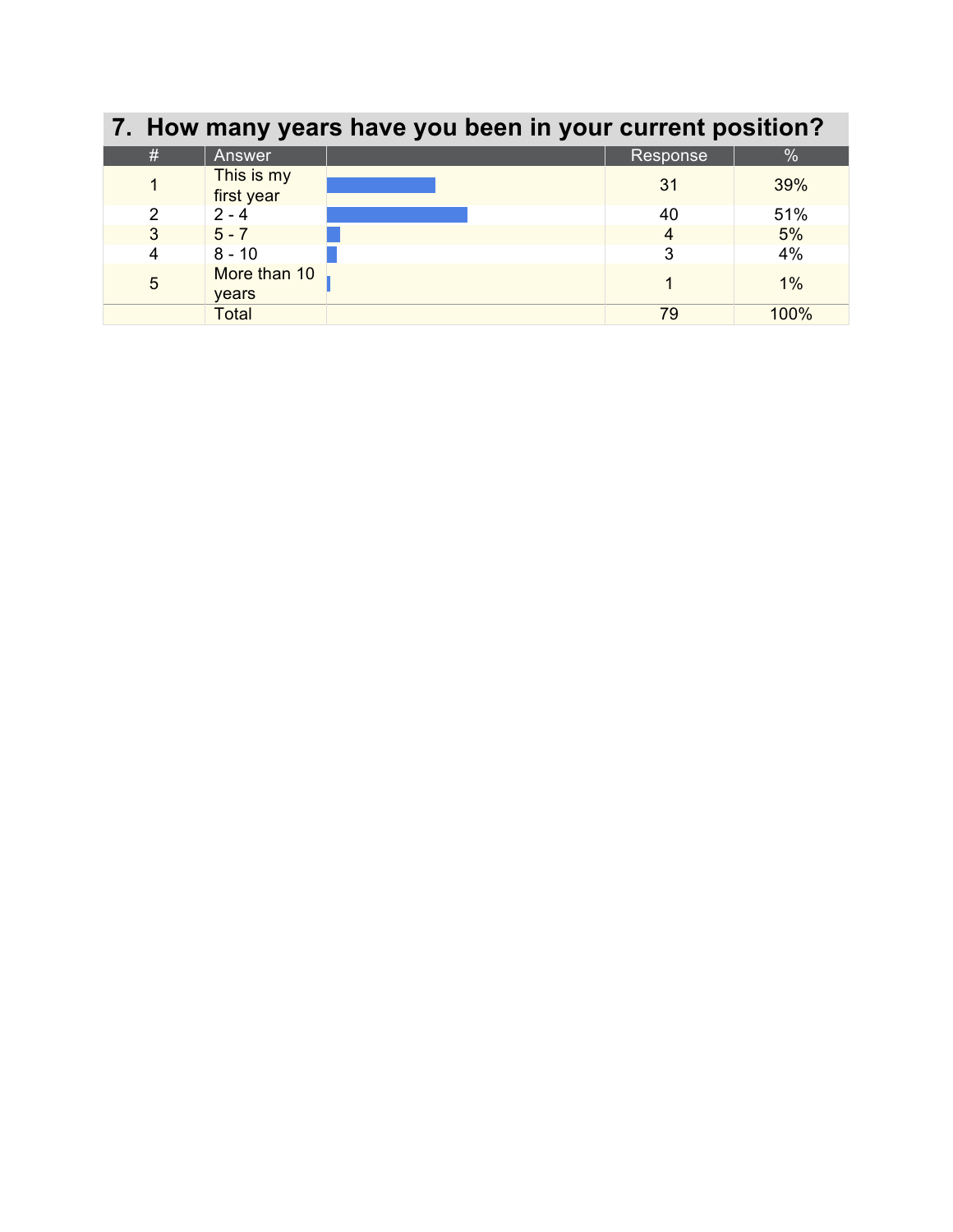| $\#$           | Question                                                                                                                                                                                                   | Unprepared     | Somewhat<br>prepared | Adequately<br>prepared | Very well<br>prepared | Total<br>Responses | Mean |
|----------------|------------------------------------------------------------------------------------------------------------------------------------------------------------------------------------------------------------|----------------|----------------------|------------------------|-----------------------|--------------------|------|
| $\mathbf{1}$   | <b>Effectively</b><br>addresses<br>appropriate<br>curriculum<br>standards.                                                                                                                                 | $\mathbf{1}$   | $6\phantom{a}$       | 29                     | 26                    | 62                 | 3.29 |
| $\overline{2}$ | Demonstrates<br>an accurate<br>knowledge of<br>subject matter<br>and skills<br>relevant to the<br>subject<br>area(s)<br>taught.                                                                            | 1              | $6\phantom{1}$       | 29                     | 26                    | 62                 | 3.29 |
| 3              | <b>Demonstrates</b><br>an ability to<br>link present<br>content with<br>past and<br>future<br>learning<br>experiences,<br>other subject<br>areas, and<br>real world<br>experiences<br>and<br>applications. | $\overline{1}$ | 8                    | 23                     | 32                    | 64                 | 3.34 |
| $\overline{4}$ | <b>Demonstrates</b><br>an<br>understanding<br>of the<br>intellectual,<br>social,<br>emotional,<br>and physical<br>development<br>of the age<br>group.                                                      | 1              | 5                    | 26                     | 32                    | 64                 | 3.39 |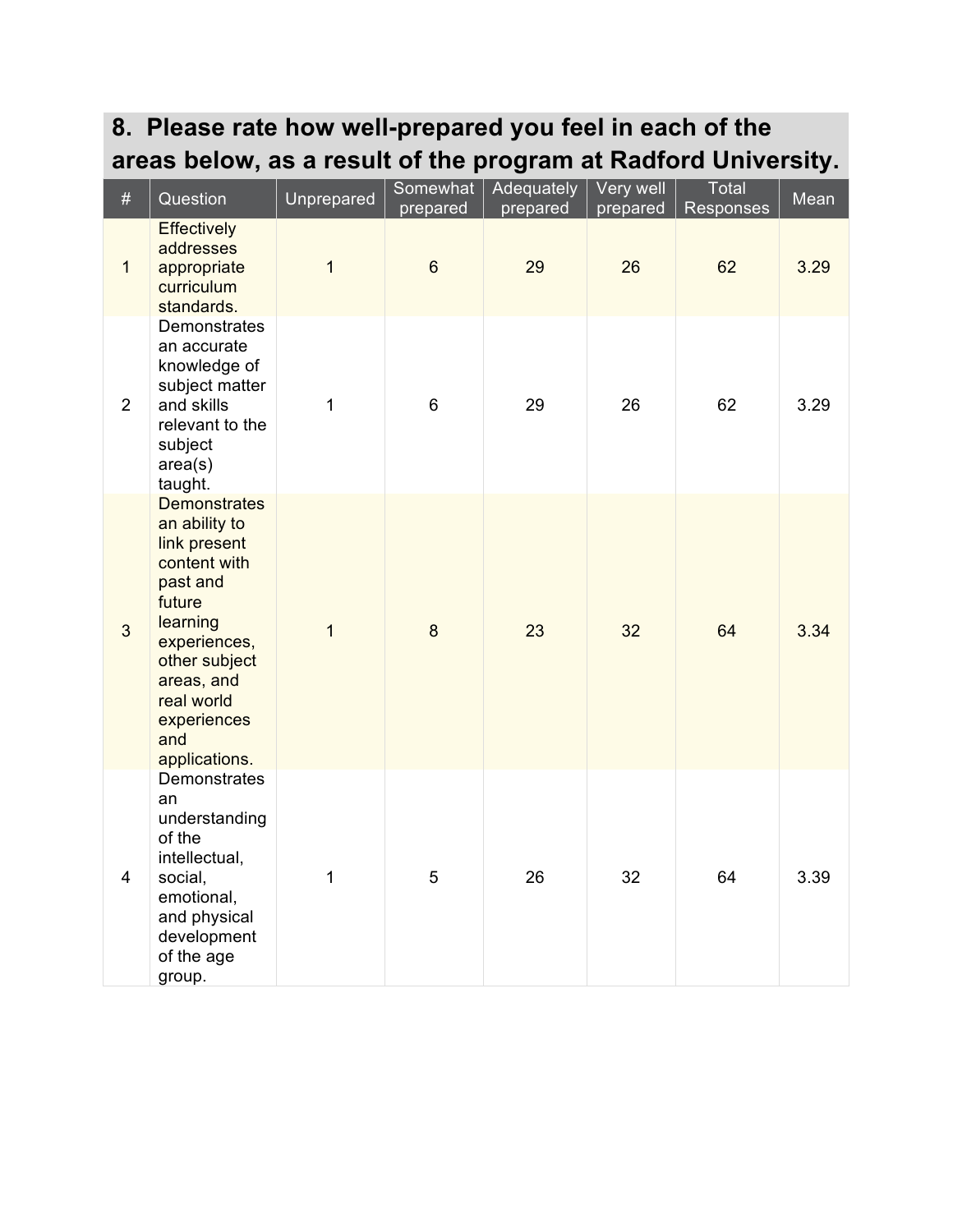| $\#$           | Question                                                                                                             | Unprepared | Somewhat<br>prepared | Adequately<br>prepared | Very well<br>prepared | Total<br>Responses | Mean |
|----------------|----------------------------------------------------------------------------------------------------------------------|------------|----------------------|------------------------|-----------------------|--------------------|------|
| $\mathbf 1$    | <b>Aligns</b><br>lesson<br>objectives<br>to the<br>school's<br>curriculum<br>and to<br>student<br>learning<br>needs. | 2          | 5                    | 28                     | 27                    | 62                 | 3.29 |
| $\overline{2}$ | Plans time<br>realistically<br>for pacing,<br>content<br>mastery,<br>and<br>transitions.                             | 5          | 8                    | 24                     | 26                    | 63                 | 3.13 |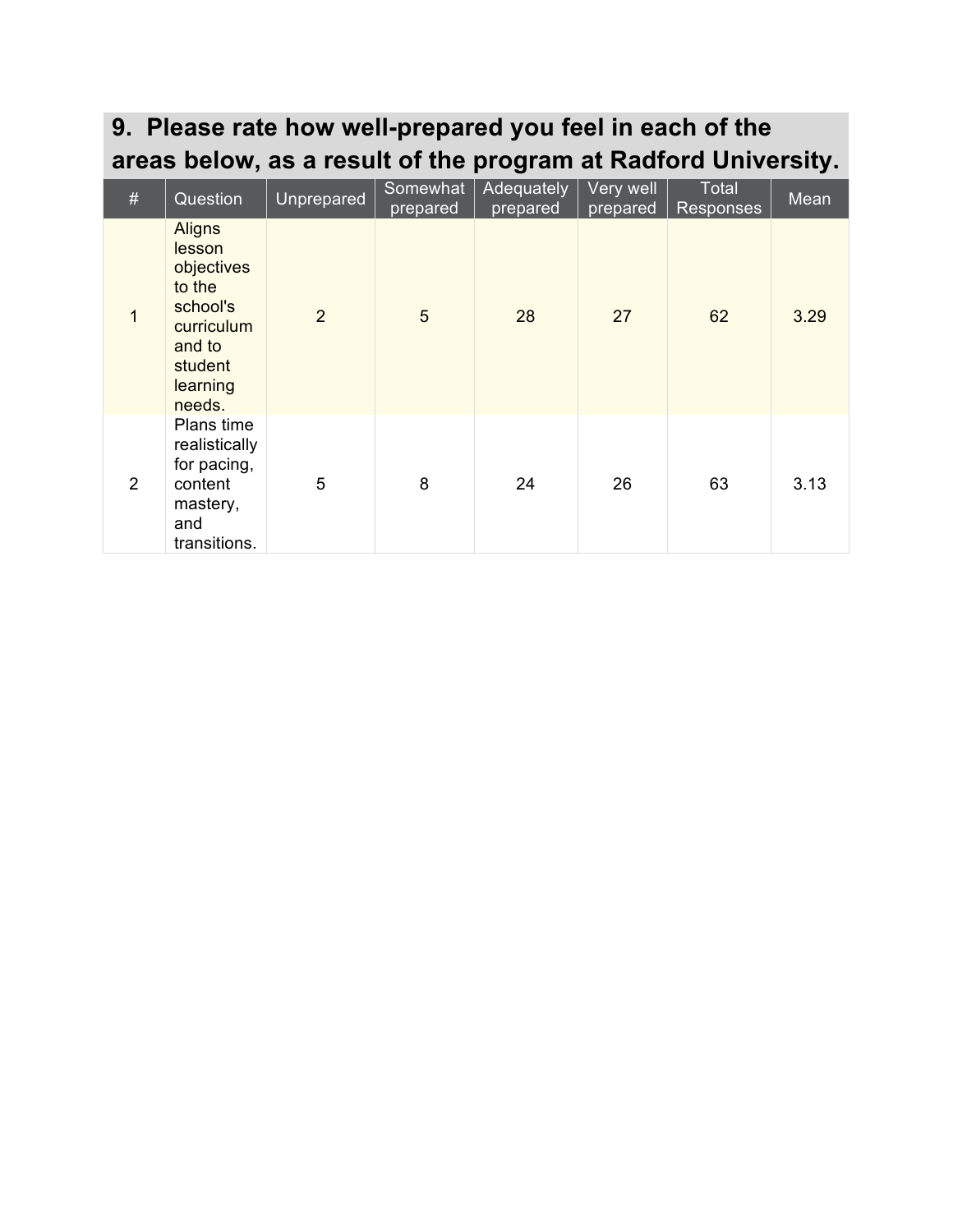| $\#$           | Question                                                                                                                                                   | Unprepared     | Somewhat<br>prepared | Adequately<br>prepared | Very well<br>prepared | Total<br>Responses | Mean |
|----------------|------------------------------------------------------------------------------------------------------------------------------------------------------------|----------------|----------------------|------------------------|-----------------------|--------------------|------|
| $\overline{1}$ | <b>Engages and</b><br>maintains<br>students in<br>active learning<br>through a<br>variety of<br>effective<br>instructional<br>strategies and<br>resources. | 1              | $\overline{7}$       | 24                     | 31                    | 63                 | 3.35 |
| $\overline{2}$ | Uses<br>instructional<br>technology to<br>enhance<br>student<br>learning.                                                                                  | $\overline{4}$ | 3                    | 23                     | 34                    | 64                 | 3.36 |
| $\overline{3}$ | <b>Communicates</b><br>clearly and<br>checks for<br>understanding.                                                                                         | $\overline{2}$ | $\overline{4}$       | 25                     | 32                    | 63                 | 3.38 |
| 4              | <b>Differentiates</b><br>instruction to<br>meet the<br>needs of all<br>students.                                                                           | 3              | 8                    | 26                     | 26                    | 63                 | 3.19 |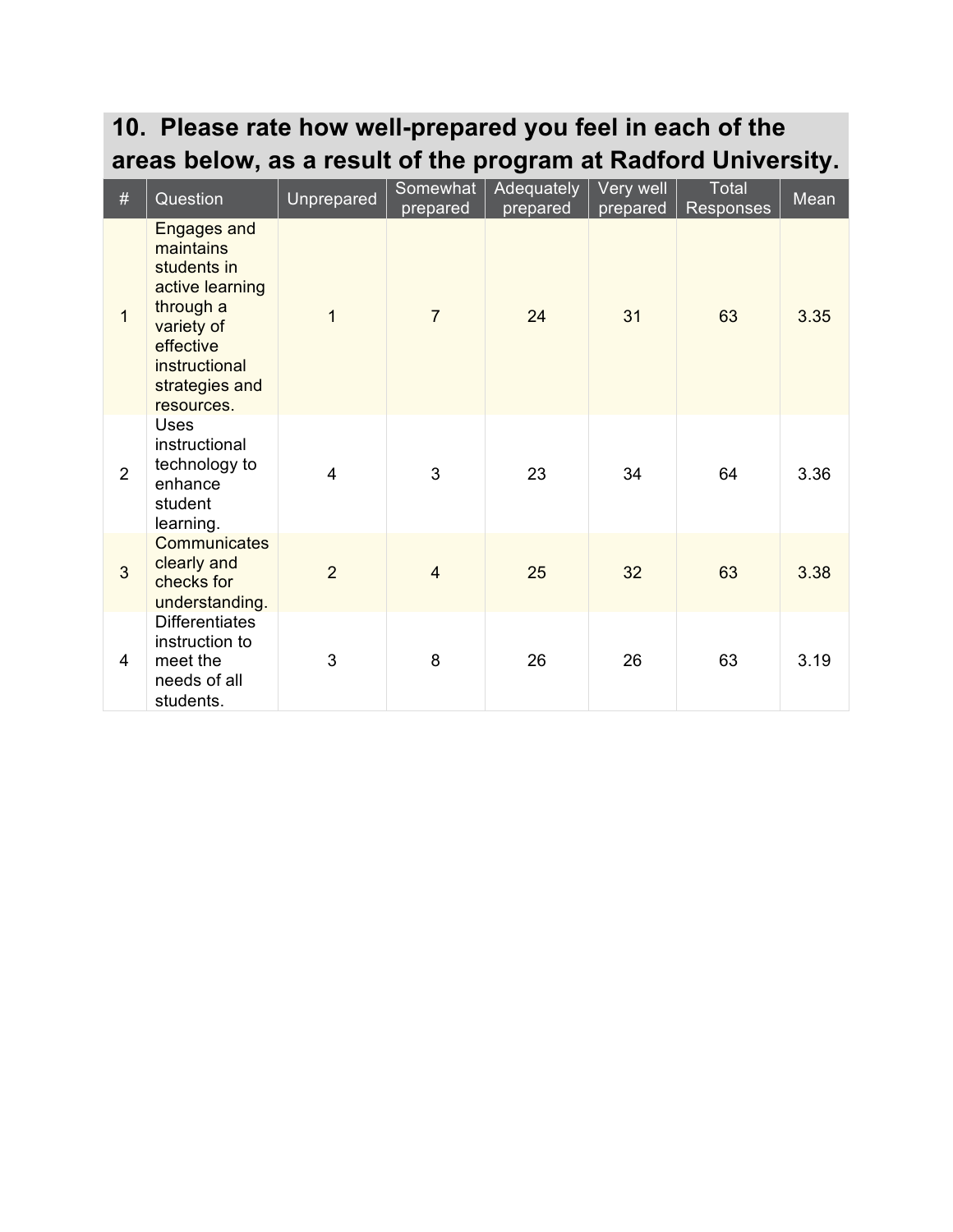| $\#$           | Question                                                                                                                                                                                                                      | Unprepared     | Somewhat<br>prepared | <b>Adequately</b><br>prepared | Very well<br>prepared | Total<br>Responses | Mean |
|----------------|-------------------------------------------------------------------------------------------------------------------------------------------------------------------------------------------------------------------------------|----------------|----------------------|-------------------------------|-----------------------|--------------------|------|
| $\mathbf{1}$   | Uses pre-<br>assessment<br>data to<br>develop<br>expectations<br>for students,<br>to<br>differentiate<br>instruction,<br>and to<br>document<br>learning.                                                                      | $\overline{2}$ | 10                   | 26                            | 21                    | 59                 | 3.12 |
| $\overline{2}$ | Uses a<br>variety of<br>assessment<br>strategies<br>and<br>instruments<br>(including<br>formative<br>and<br>summative)<br>that are valid<br>and<br>appropriate<br>for the<br>content and<br>for the<br>sutdent<br>population. | 1              | 8                    | 27                            | 26                    | 62                 | 3.26 |
| 3              | Involves<br>students in<br>setting<br>learning<br>goals and<br>monitoring<br>their own<br>progress.                                                                                                                           | $\overline{4}$ | 14                   | 22                            | 21                    | 61                 | 2.98 |
| $\overline{4}$ | Gives<br>constructive<br>and frequent<br>feedback to<br>students on<br>their<br>learning.                                                                                                                                     | 1              | $\overline{7}$       | 23                            | 28                    | 59                 | 3.32 |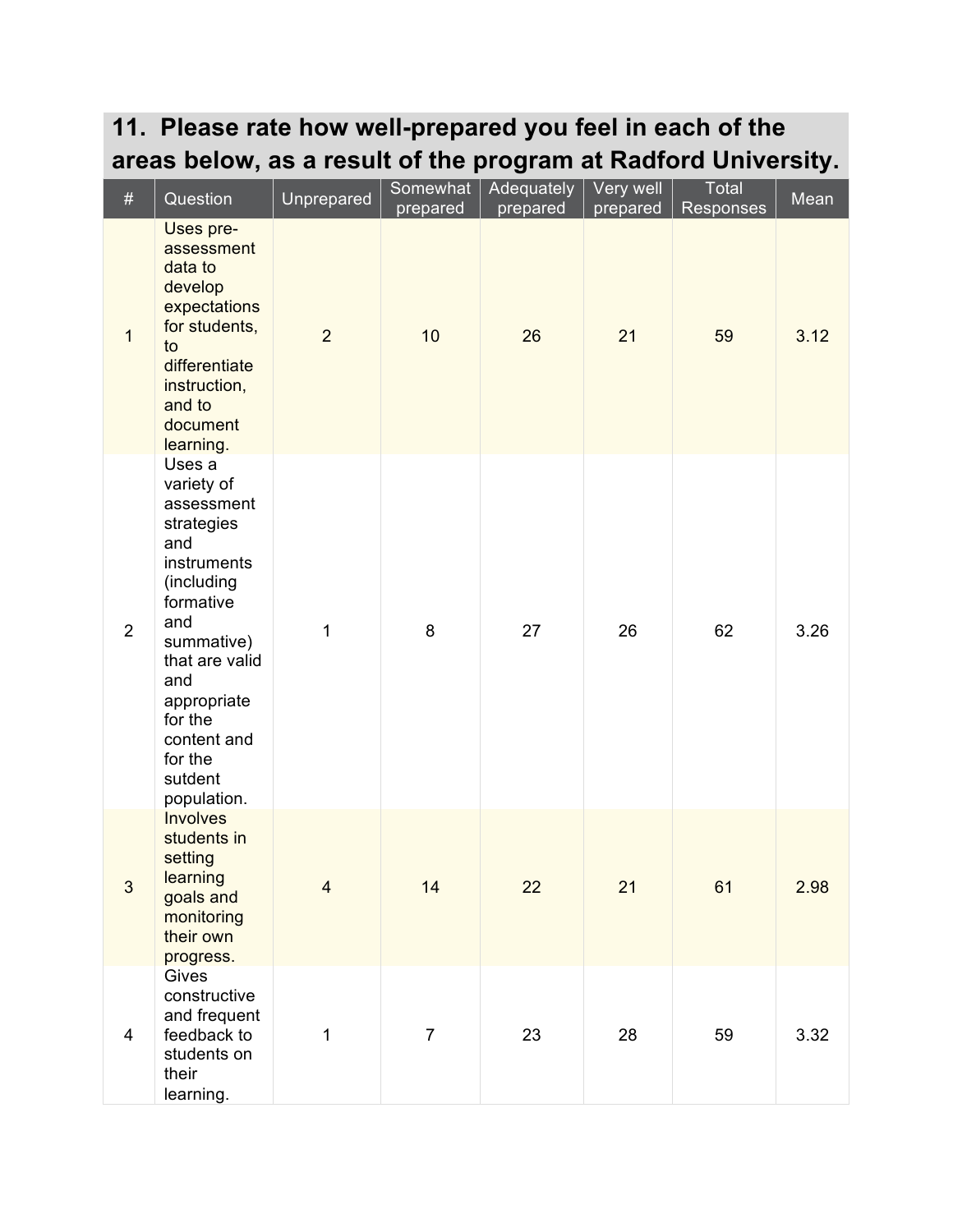| Uses both<br>formative<br>and<br>summative<br>assessments<br>as tools to<br>5<br>inform,<br>guide, and<br>adjust<br>students'<br>learning. | 4 | 6 | 27 | 27 | 61 | 3.31 |
|--------------------------------------------------------------------------------------------------------------------------------------------|---|---|----|----|----|------|
|--------------------------------------------------------------------------------------------------------------------------------------------|---|---|----|----|----|------|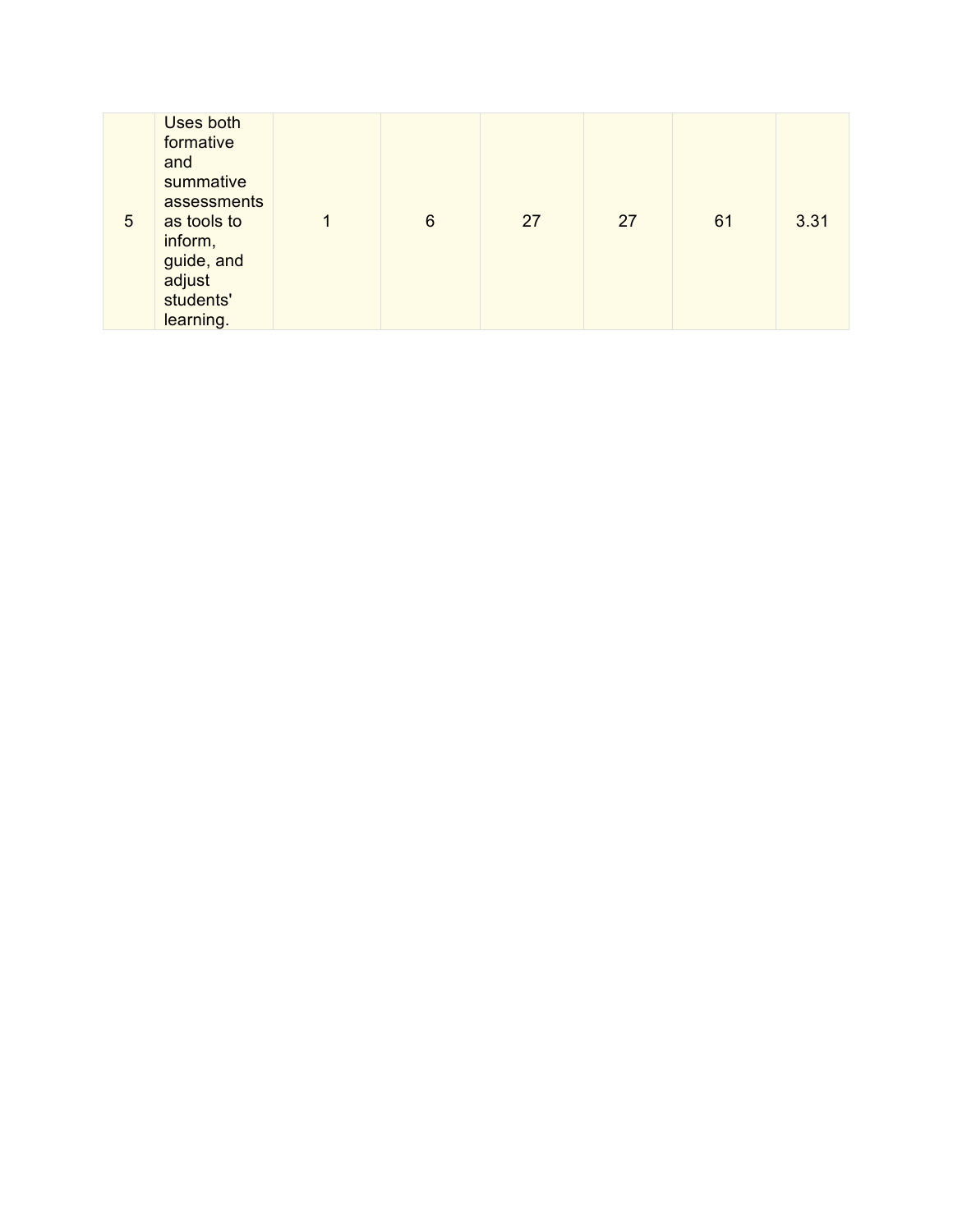| $\#$           | Question                                                                                                                                                                                                  | Unprepared     | Somewhat<br>prepared | Adequately<br>prepared | Very well<br>prepared | Total<br>Responses | Mean |
|----------------|-----------------------------------------------------------------------------------------------------------------------------------------------------------------------------------------------------------|----------------|----------------------|------------------------|-----------------------|--------------------|------|
| $\mathbf{1}$   | <b>Arranges the</b><br>classroom to<br>maximize<br>learning<br>while<br>providing a<br>safe<br>environment.                                                                                               | $\overline{1}$ | $6\phantom{1}$       | 24                     | 27                    | 58                 | 3.33 |
| $\overline{2}$ | <b>Establishes</b><br>clear<br>expectations,<br>with student<br>input, for<br>classroom<br>rules and<br>procedures<br>early in the<br>school year,<br>and enforces<br>them<br>consistently<br>and fairly. | 1              | $\overline{2}$       | 27                     | 29                    | 59                 | 3.42 |
| $\mathbf{3}$   | <b>Respects</b><br>students'<br>diversity,<br>including<br>language,<br>culture, race,<br>gender, and<br>special<br>needs.                                                                                | $\mathbf{1}$   | $\mathbf 0$          | 19                     | 41                    | 61                 | 3.64 |
| $\overline{4}$ | <b>Maximizes</b><br>instructional<br>learning time<br>by working<br>with students<br>individually<br>as well as in<br>small groups<br>or whole<br>groups.                                                 | $\overline{2}$ | $\,6$                | 25                     | 26                    | 59                 | 3.27 |
| $5\phantom{.}$ | <b>Establishes</b><br>a climate of<br>trust and<br>teamwork be                                                                                                                                            | $\overline{1}$ | 3                    | 20                     | 36                    | 60                 | 3.52 |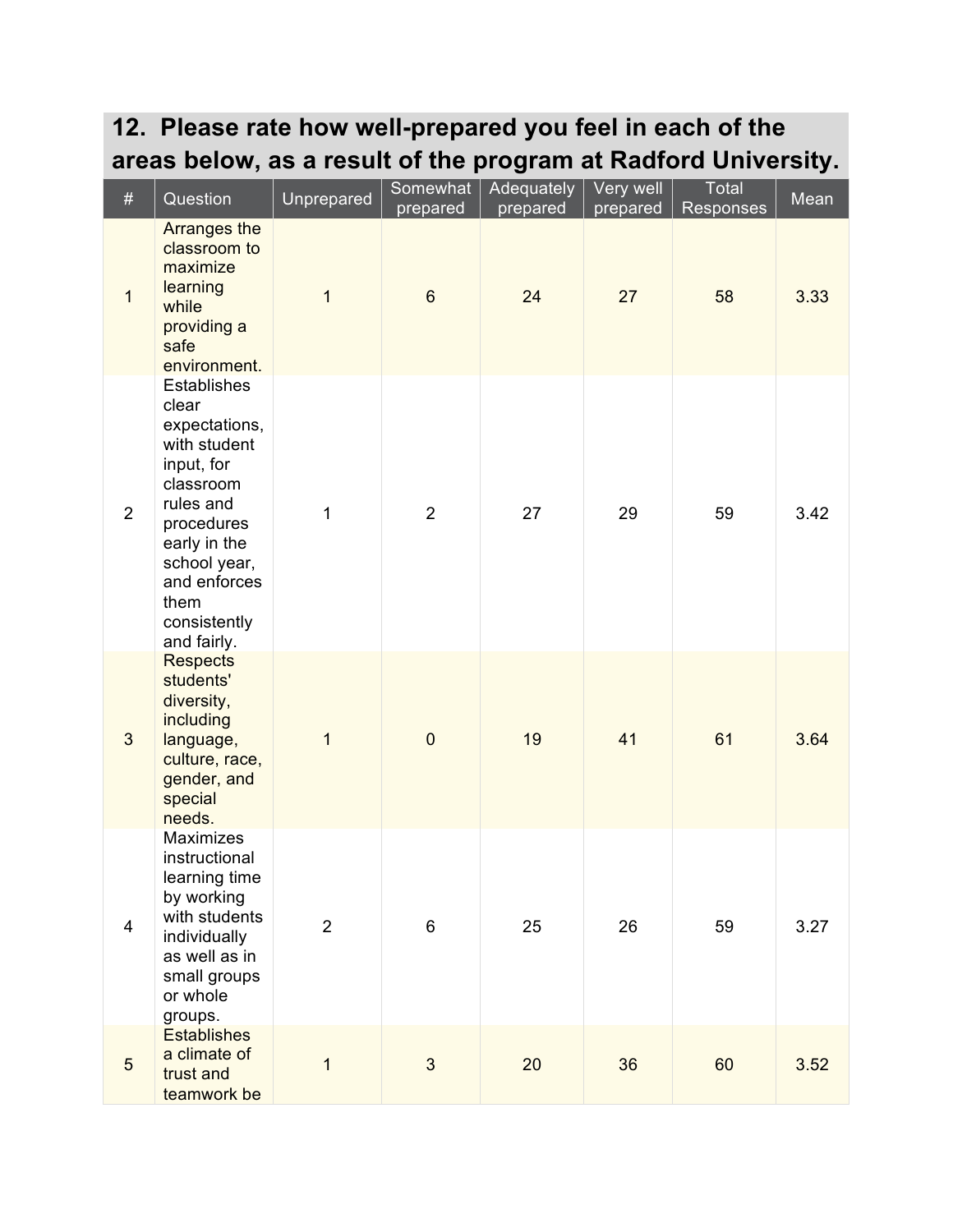| being fair,            |  |  |  |
|------------------------|--|--|--|
|                        |  |  |  |
| caring,<br>respectful, |  |  |  |
| and                    |  |  |  |
| enthusiastic.          |  |  |  |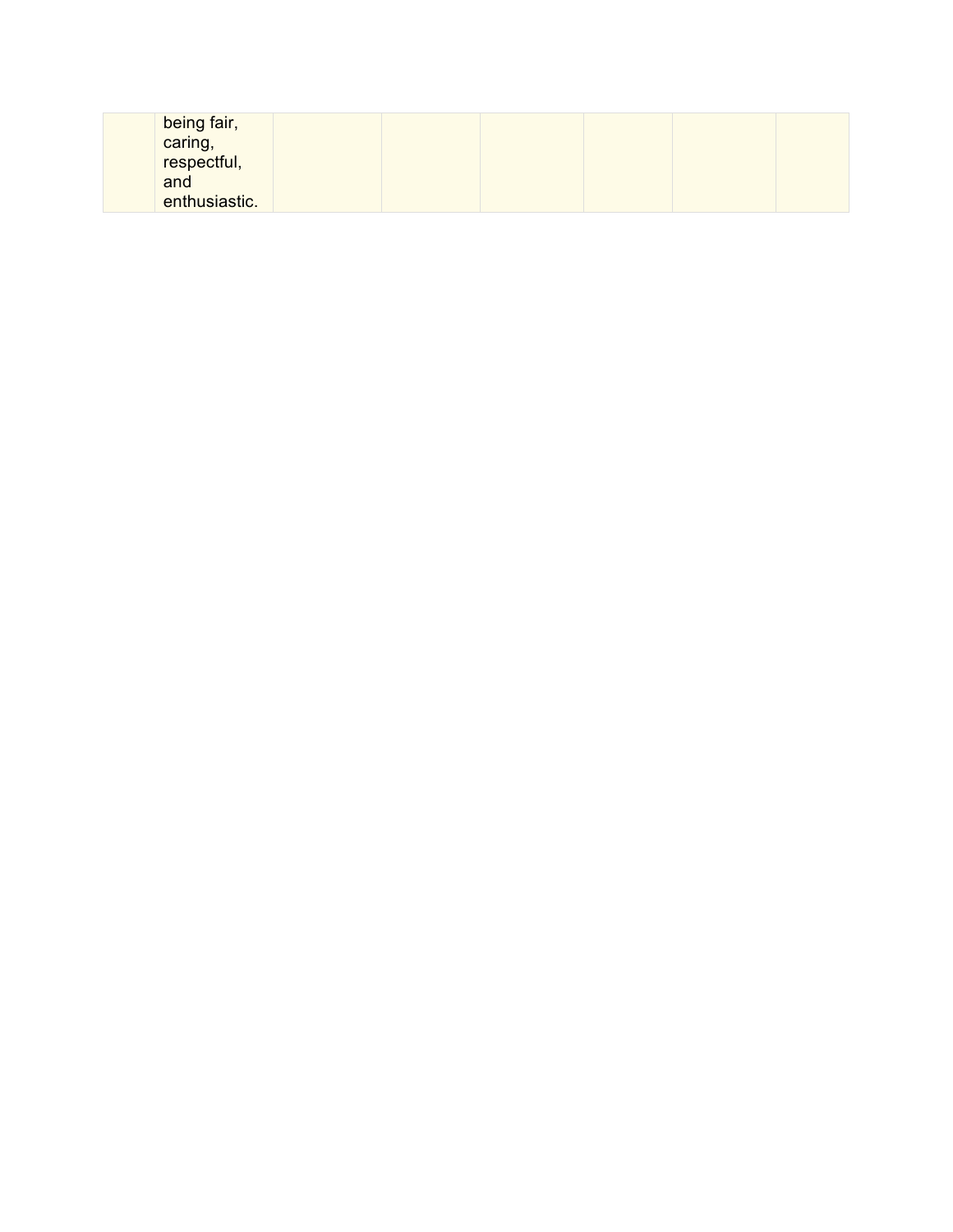| $\#$            | Question                                                                                                                                                                            | Unprepared     | Somewhat<br>prepared | Adequately<br>prepared | Very<br>well<br>prepared | Total<br><b>Responses</b> | Mean |
|-----------------|-------------------------------------------------------------------------------------------------------------------------------------------------------------------------------------|----------------|----------------------|------------------------|--------------------------|---------------------------|------|
| $\mathbf{1}$    | <b>Collaborates and</b><br>communicates<br>effectively within<br>the school<br>community to<br>promote students'<br>well-being and<br>success.                                      | $\mathbf{1}$   | $\overline{2}$       | 26                     | 29                       | 58                        | 3.43 |
| $\overline{2}$  | Adheres to<br>federal and state<br>laws, school and<br>division policies,<br>and ethical<br>guidelines.                                                                             | $\overline{0}$ | 3                    | 21                     | 34                       | 58                        | 3.53 |
| 3               | <b>Engages in</b><br>activities outside<br>the classroom<br>intended for<br>school and<br>student<br>enhancement.                                                                   | $\mathbf{1}$   | 8                    | 27                     | 22                       | 58                        | 3.21 |
| 4               | <b>Builds positive</b><br>and professional<br>relationships with<br>parents/guardians<br>through frequent<br>and effective<br>communication<br>concerning<br>students'<br>progress. | $\overline{2}$ | 9                    | 18                     | 26                       | 55                        | 3.24 |
| $5\phantom{.0}$ | <b>Demonstrates</b><br>consistent<br>mastery of<br>standard oral and<br>written English in<br>all<br>communication.                                                                 | $\overline{0}$ | 3                    | 21                     | 34                       | 58                        | 3.53 |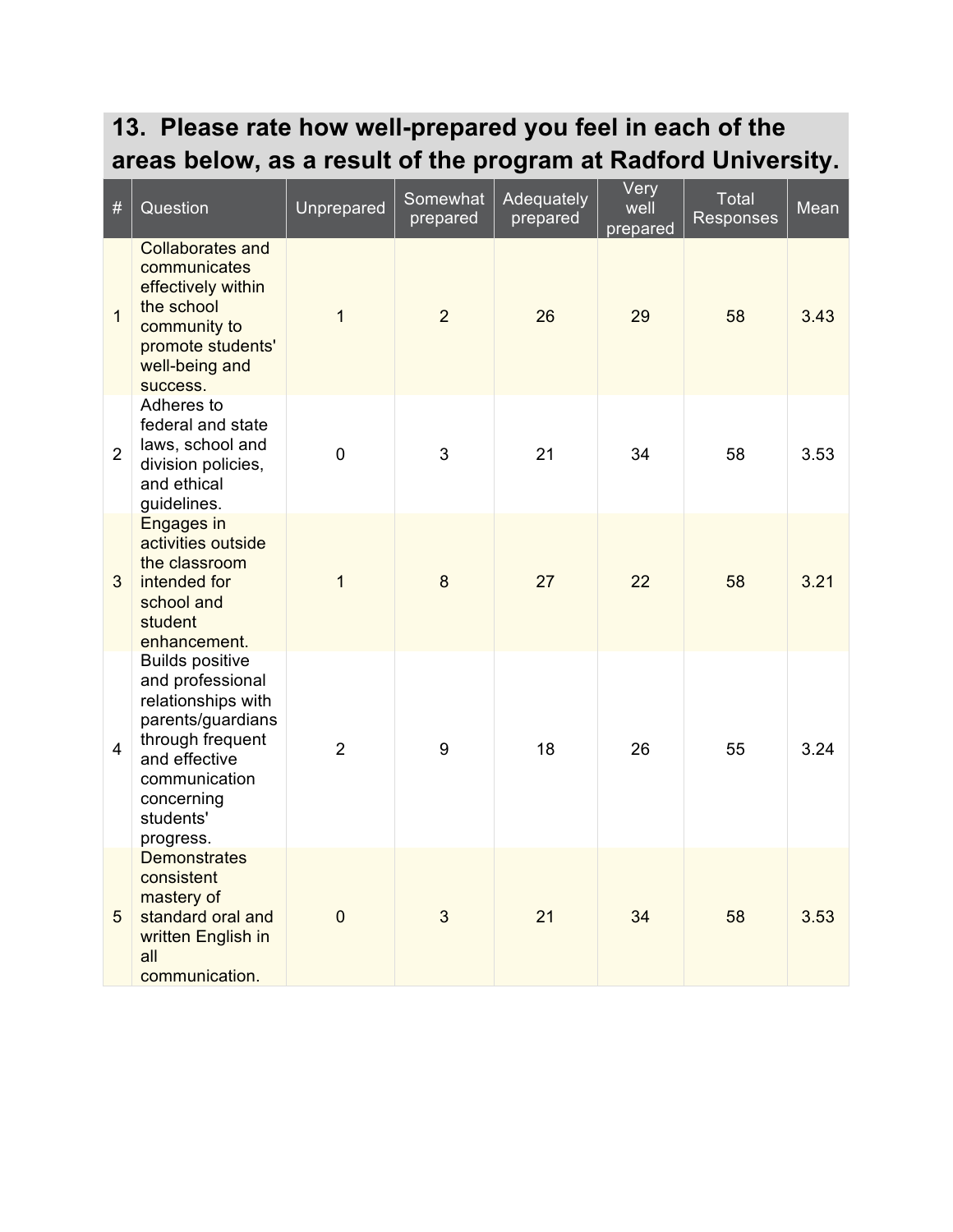| #              | Question                                                                                                                                                                                                                  | Unprepared  | Somewhat<br>prepared | Adequately<br>prepared | Very well<br>prepared | Total<br>Responses | Mean |
|----------------|---------------------------------------------------------------------------------------------------------------------------------------------------------------------------------------------------------------------------|-------------|----------------------|------------------------|-----------------------|--------------------|------|
| $\mathbf{1}$   | <b>Sets</b><br>acceptable,<br>measurable,<br>and<br>appropriate<br>achievement<br>goals for<br>student<br>learning<br>progress<br>based on<br>baseline<br>data.                                                           | $\mathbf 1$ | 11                   | 24                     | 22                    | 58                 | 3.16 |
| $\overline{2}$ | Provides<br>evidence that<br>achievement<br>goals have<br>been met,<br>including the<br>state-<br>provided<br>growth<br>measure<br>when<br>available as<br>well as other<br>multiple<br>measures of<br>student<br>growth. | $\pmb{0}$   | 13                   | 24                     | 20                    | 57                 | 3.12 |
| $\sqrt{3}$     | <b>Uses</b><br>available<br>performance<br>outcome<br>data to<br>continually<br>document<br>and<br>communicate<br>student<br>academic<br>progress and<br>develop<br>interim<br>learning                                   | $\mathbf 0$ | 16                   | 20                     | 21                    | 57                 | 3.09 |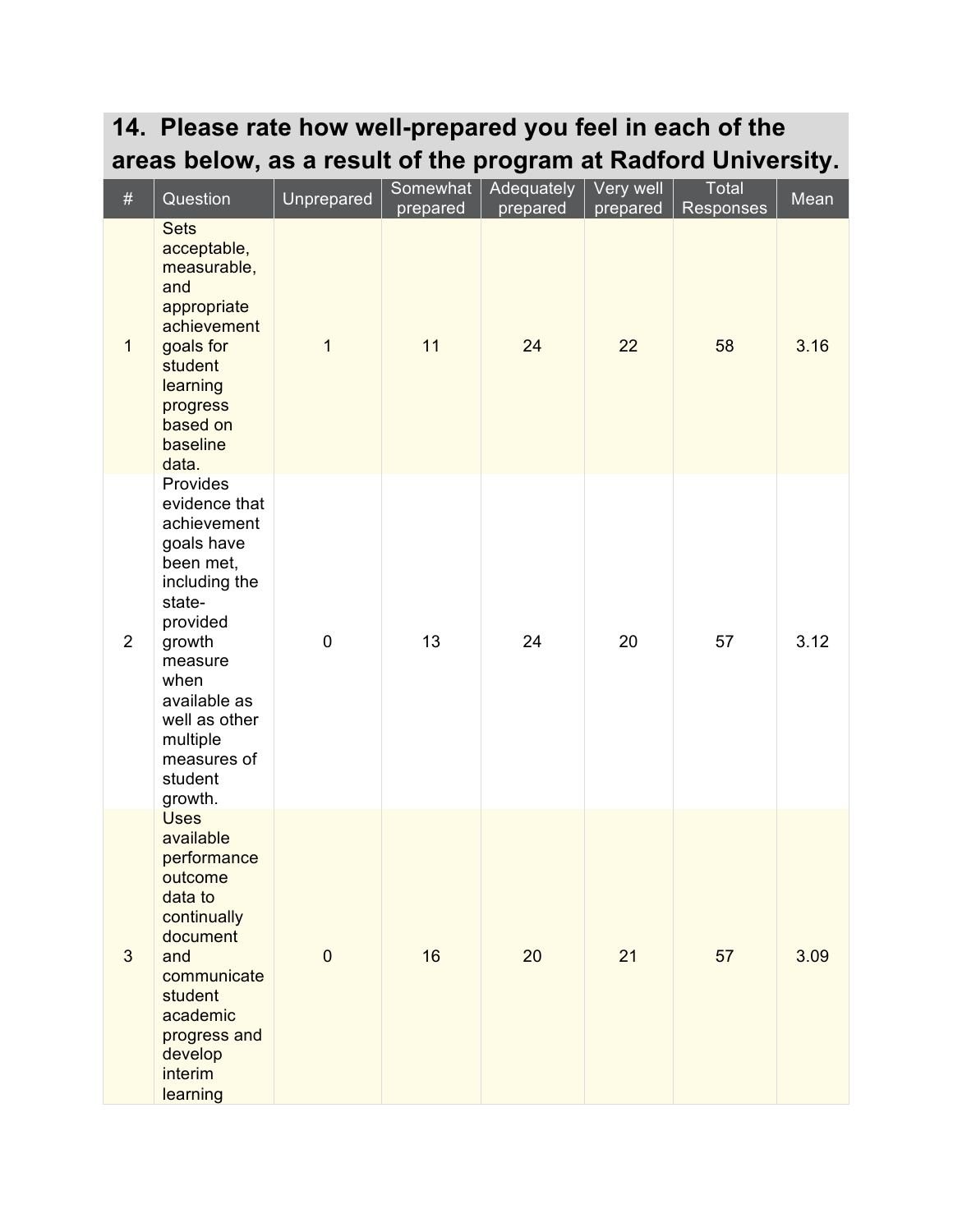| amer<br>$\sim$ |  |  |
|----------------|--|--|

#### **15. Have you worked with limited English proficiency students?**

| 4 | Answer | Response          | $\mathbf{o}$<br>70 |
|---|--------|-------------------|--------------------|
| 9 | Yes    | $\mathbf{R}$<br>ັ | 50%                |
| U | No     | بہ<br>ັ           | 50%                |
|   | Total  | 62                | 100%               |

## **16. Were you trained to work with limited English proficiency students?**

| #              | Answer                                                                            | Response    | $\%$  |
|----------------|-----------------------------------------------------------------------------------|-------------|-------|
| $\mathbf{1}$   | I received NO<br>training for<br>working with<br>these students.                  | 27          | 44%   |
| $\overline{2}$ | I received<br><b>MINIMAL</b><br>training for<br>working with<br>these students    | 27          | 44%   |
| 3              | I received<br><b>SUFFICIENT</b><br>training for<br>working with<br>these students | 8           | 13%   |
| 4              | I received<br><b>EXCELLENT</b><br>training for<br>working with<br>these students  | $\mathbf 0$ | $0\%$ |
|                | <b>Total</b>                                                                      | 62          | 100%  |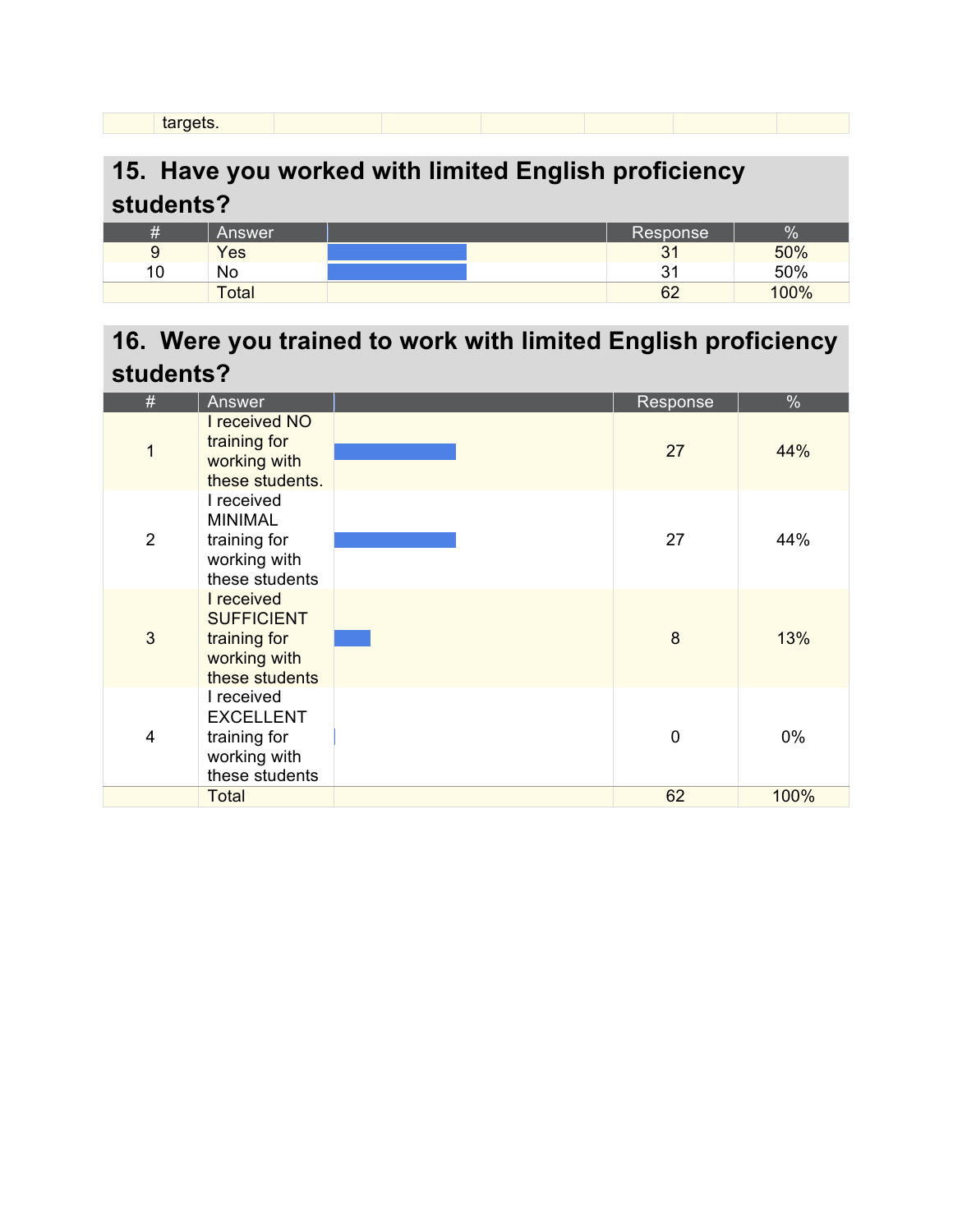| 17. If you are a Special Education teacher, have you been |                                                                             |                                                        |                |      |  |
|-----------------------------------------------------------|-----------------------------------------------------------------------------|--------------------------------------------------------|----------------|------|--|
|                                                           |                                                                             | sufficiently prepared in the subject matter you teach? |                |      |  |
| #                                                         | Answer                                                                      |                                                        | Response       | $\%$ |  |
| 1                                                         | I was NOT<br><b>PREPARED in</b><br>the submect<br>matter I teach            |                                                        | $\overline{1}$ | 2%   |  |
| $\overline{2}$                                            | I was<br><b>SOMEWHAT</b><br>PREPARED in<br>the subject<br>matter I teach.   |                                                        | $\overline{2}$ | 3%   |  |
| 3                                                         | I was<br><b>ADEQUATELY</b><br>PREPARED in<br>the subject<br>matter I teach. |                                                        | 2              | 3%   |  |
| $\overline{4}$                                            | I was VERY<br>WELL<br>PREPARED in<br>the subject<br>matter I teach          |                                                        | 6              | 10%  |  |
| $\overline{0}$                                            | I am not a<br>special<br>education<br>teacher                               |                                                        | 50             | 82%  |  |
|                                                           | <b>Total</b>                                                                |                                                        | 61             | 100% |  |

| Statistic                 | Value |
|---------------------------|-------|
| Min Value                 |       |
| Max Value                 | 4     |
| Mean                      | 0.57  |
| Variance                  | 1.72  |
| <b>Standard Deviation</b> | 1.31  |
| <b>Total Responses</b>    | 61    |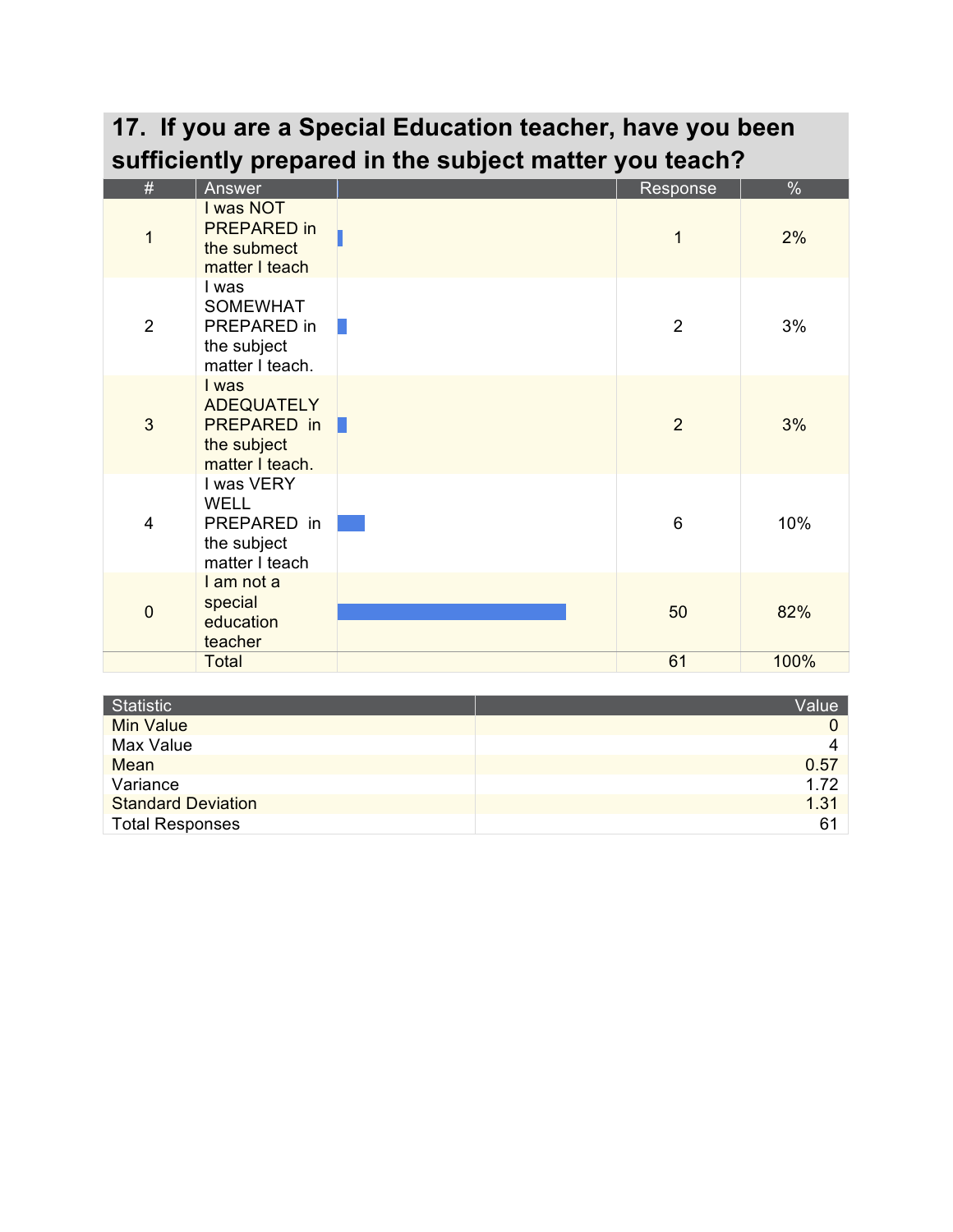# **18. If you are a general education teacher, do you feel you have been sufficiently prepared to work with students with Individualized Education Plans (IEPs)?**

| #              | Answer                                                                                                              | Response       | $\frac{0}{0}$ |
|----------------|---------------------------------------------------------------------------------------------------------------------|----------------|---------------|
| 1              | I was NOT<br>trained to work<br>with students<br>with IEPs.                                                         | $\overline{9}$ | 15%           |
| $\overline{2}$ | I received<br><b>LITTLE</b> training<br>for working<br>with students<br>with IEPs                                   | 12             | 20%           |
| 3              | I received<br><b>SUFFICIENT</b><br>training for<br>working with<br>students with<br>IEPs.                           | 19             | 31%           |
| $\overline{4}$ | I received<br><b>EXCELLENT</b><br>training for<br>working with<br>students with<br>Individual<br>Education<br>Plans | 10             | 16%           |
| $\mathbf 0$    | I am a special<br>education<br>teacher                                                                              | 11             | 18%           |
|                | <b>Total</b>                                                                                                        | 61             | 100%          |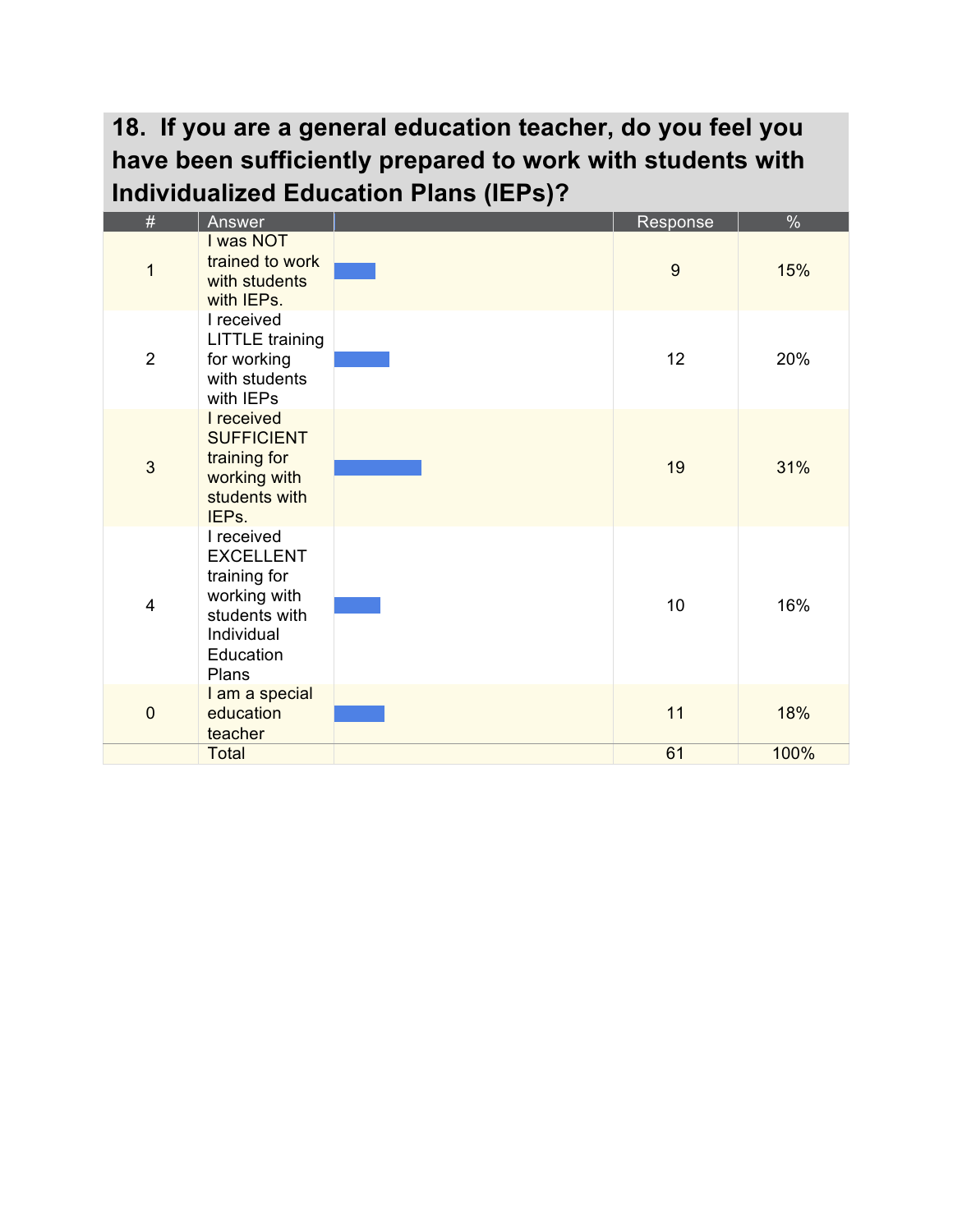| 19. Would you choose teaching as a career if you were |                                                                  |  |          |      |  |  |
|-------------------------------------------------------|------------------------------------------------------------------|--|----------|------|--|--|
| making the decision again?                            |                                                                  |  |          |      |  |  |
| #                                                     | Answer                                                           |  | Response | $\%$ |  |  |
| $\mathbf{1}$                                          | I am certain<br>that I would<br>choose<br>teaching<br>again.     |  | 28       | 45%  |  |  |
| $\overline{2}$                                        | I would<br>probably<br>choose<br>teaching<br>again.              |  | 21       | 34%  |  |  |
| 3                                                     | It is not likely<br>that I would<br>choose<br>teaching<br>again. |  | 8        | 13%  |  |  |
| $\overline{4}$                                        | I am certain<br>that I would<br>not choose<br>teaching<br>again. |  | 5        | 8%   |  |  |
|                                                       | <b>Total</b>                                                     |  | 62       | 100% |  |  |

# **19. Would you choose teaching as a career if you were**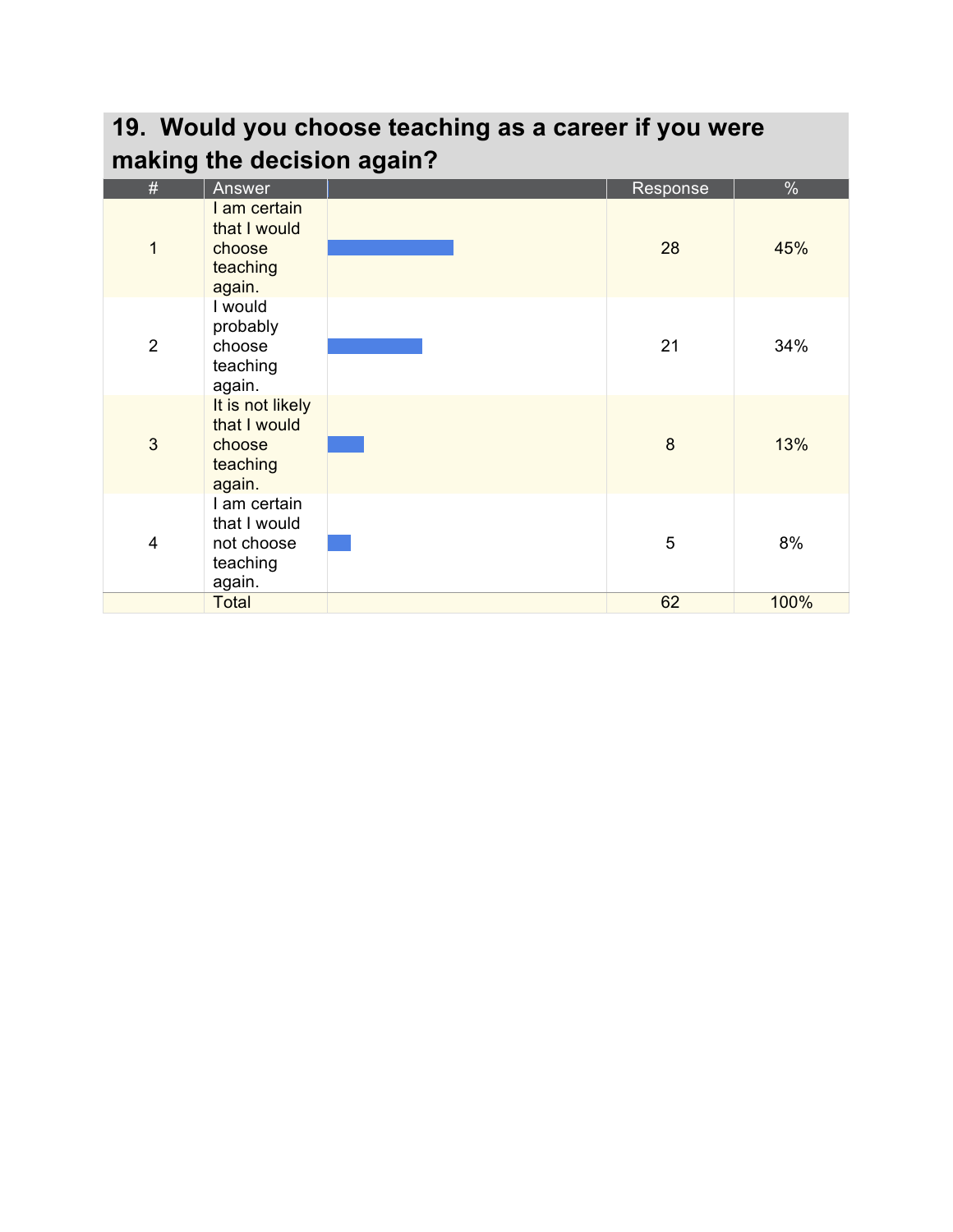## **20. Are there any changes that you would recommend to improve teacher preparation at Radford University?**

#### Text Response

Adding a mandatory multicultural class to any education major! The information is extremely important!

I truly believe that there are several courses that should be included in the elementary education program that currently are not. Those that I would encourage to be included would include: Multicultural Education, Incorporating Technology into Education, and Alternative Reading Approaches. I realize that these don't fit in the current time frame of the program. I almost think it would benefit the students in the program to stretch the program out and include another semester.

How to quickly plan lessons that are well structured. Once I began teaching, I realized that I had not mastered lesson planning to be done effectively and quickly.

More Education Technology courses. One semester is not enough!

Being in the elementary education setting, I find there are still things that I have not gotten to experience or implement that future teachers need to understand and know, such as obtaining assessment data. In Montgomery County, we use F&P data frequently to monitor student progress. Having student taught in Montgomery County, I expected the opportunity to implement this assessment; however, I was never given the chance. I feel as if it should be a requirement for all students in the teacher preparation program at Radford University to implement assessment within the classroom during their student-teaching placement(s) in order to gain adequate knowledge and experience.

No, all the professors were great.

Most objectives were targeted by a project, which is not how real life works, it created an artificial experience Allow more evolvement in schools earlier on. it is crazy to wait until the 4th year to finally allow in school experience. Incorporate more technology courses. Having one objective in a class relate to technology is ridiculous and not helpful. I feel extremely unprepared to work with technology in the classroom. Take student feedback throughout the blocking and student teaching semester. Often we forget comments or are not as motivated to respond 6 months later. We need a mandatory course in regards to ELL. The majority of the areas we student teach in are heterogeneous and do not allow for ELL experience. In reality most of us will be working with ELL students.

Students seeking to obtain their undergraduate degree in a secondary education subject area should be in the classroom sooner then senior year. Several of my peers dropped out of the program halfway through senior year because it was their FIRST time in the classroom. Our elementary counterparts had been in the classroom observing since sophomore, sometimes even freshman year. We needed to experience writing lesson plans, observing in the classroom, and, if possible, teaching a lesson or two prior to our final year in college. By that time, it was too late to explore a completely different career path. Personally, I know that I have chosen the right career path. However, I cannot express how important it is for all students seeking this path to observe in the classroom as soon as possible. I feel as if there were an advisor specifically for these freshman-junior students, we would have been a bit more prepared for what we were getting ourselves into.

I think Radford University does an amazing job preparing new teachers but there are changes at the state level that need to be addressed that have ruined my dreams of remaining a educator.

More realistic lesson planning.

I believe that methods of assessment (not just knowing the difference between formative and summative or how to use assessment data) was somewhat lacking. I know that we talked about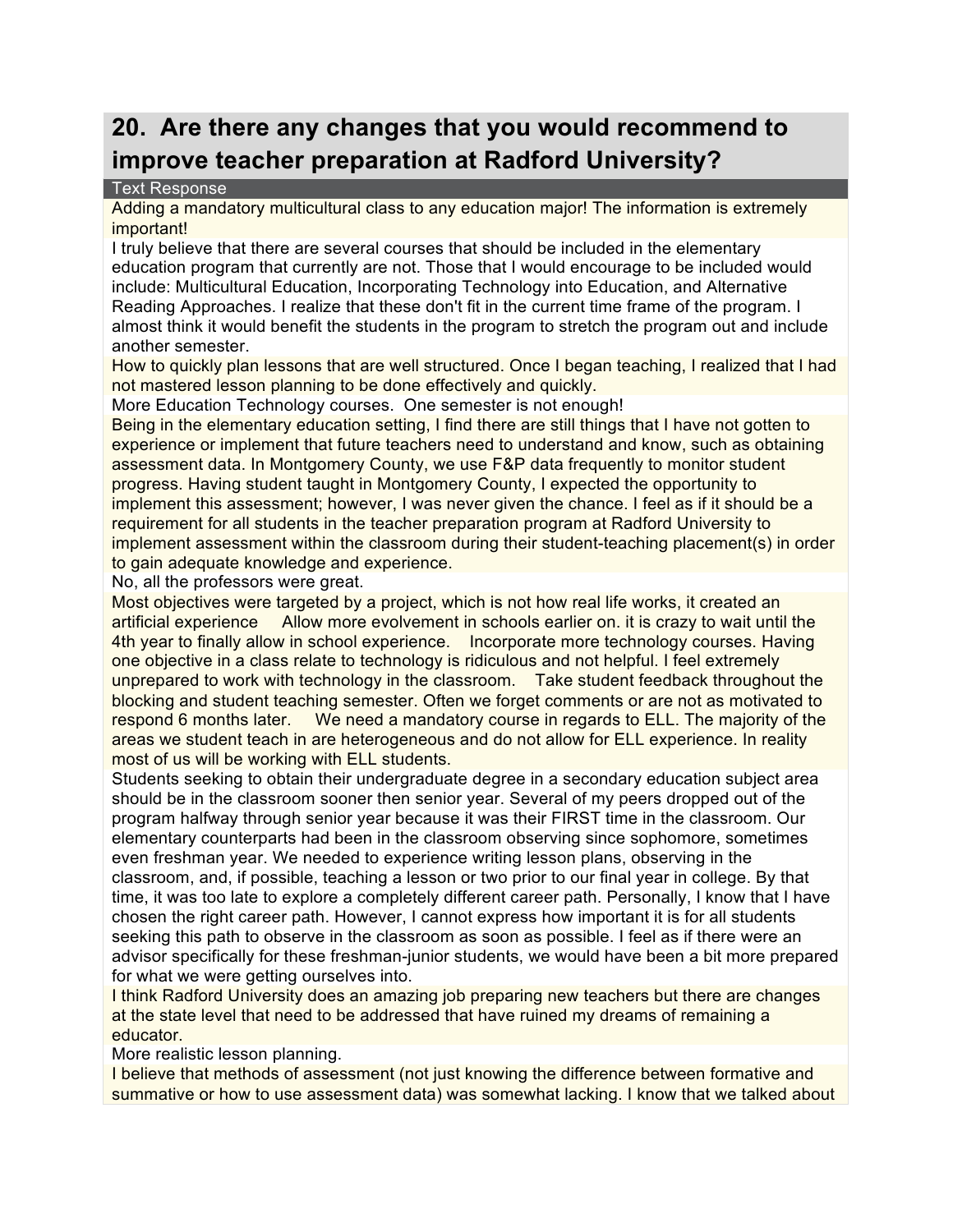assessment and probably did learn different ways of assessing learners, but there wasn't as much of a focus on it in the field placements as there could have been. My feedback always occurred right after the lesson, so the results of the assessment were never taken into consideration, and I don't remember an instance when we discussed a way that I could have assessed my students differently. I believe that having time to grade/evaluate students' learning before meeting to discuss observations would be helpful. It sheds new light on how the lesson truly went, and what could have been done differently. It also directly correlates to the way that many teachers are now being assessed by their principals. For example, I set a SMART goal at the beginning of the year that will factor into my final evaluation by my principal. More classroom management discussions

I entered the graduate program with twenty years of teaching experience (seven of those being the general educator in a collaborative kindergarten classroom). The one thing that stood out to me the most was the naivity of the young college students with no experience in the classroom. I found myself many times saying something similar to "In the ideal world that would be a great suggestion/idea to implement but the reality of a public school is...." (whether it was management with number of students, requests for equipment for students, writing of goals, etc.) The general thought I experienced among the college aged students is "If I write it, then they [the school] has to provide it." And we all know it should be written with the number one priority being the needs of the student but the reality in public schools in Virginia is that the number one priority is the budget. If there's no money for it, it's not going to happen and administration does not look fondly upon IEP's written when the checks can't be cashed. So while I believe in the teachings that are occuring in radford classrooms, I also see a need to have students think "out of the box" for ways the childrens' needs can be met with minimal resources at hand.

More training on applying and interviewing for jobs. Assistance with job placement. Especially for alumni who are struggling to obtain a job in their field.

Classes on differentiated instruction for AIG education.

There should be more time spent on preparing and practicing for interviews. Interview practice.

Work more with Classroom Management and how to get students more accountable for their work. How to teach math concepts to children. How to teach reading groups.

No more of that group therapy stuff where we had a meeting twice a week with the people training to be guidance counselors. And the English class with the diphthongs and complex terminology was unnecessary.

Any opportunities to work with parents would better prepare for the "real world"

I would provide more training on Marzano's strategies which seem to be what the surrounding counties of RU are implementing in their schools. Also now with inclusion of Special Education students, it would be beneficial to offer more classes about specific disabilities, IEP's, 504's, and the laws pertaining to Special Education.

Possibly a closer screening process for potential co-op teachers. My co-op teacher was very petty, and she had a "do as I say, not as I do" attitude.

N/A NO

I think I would have benefited from a more in depth look at assessment techniques. I feel least prepared to take assessment data and use it to report on student progress. We learned a number of assessment techniques, but less so what to do with that information. Maybe learning how schools report assessments, or the math behind the reports. I'd like to be able to more specifically target which areas students need the most work in.

I would suggest spending more time on classroom management and community building techniques. I would also add more parent-teacher interaction practices. None.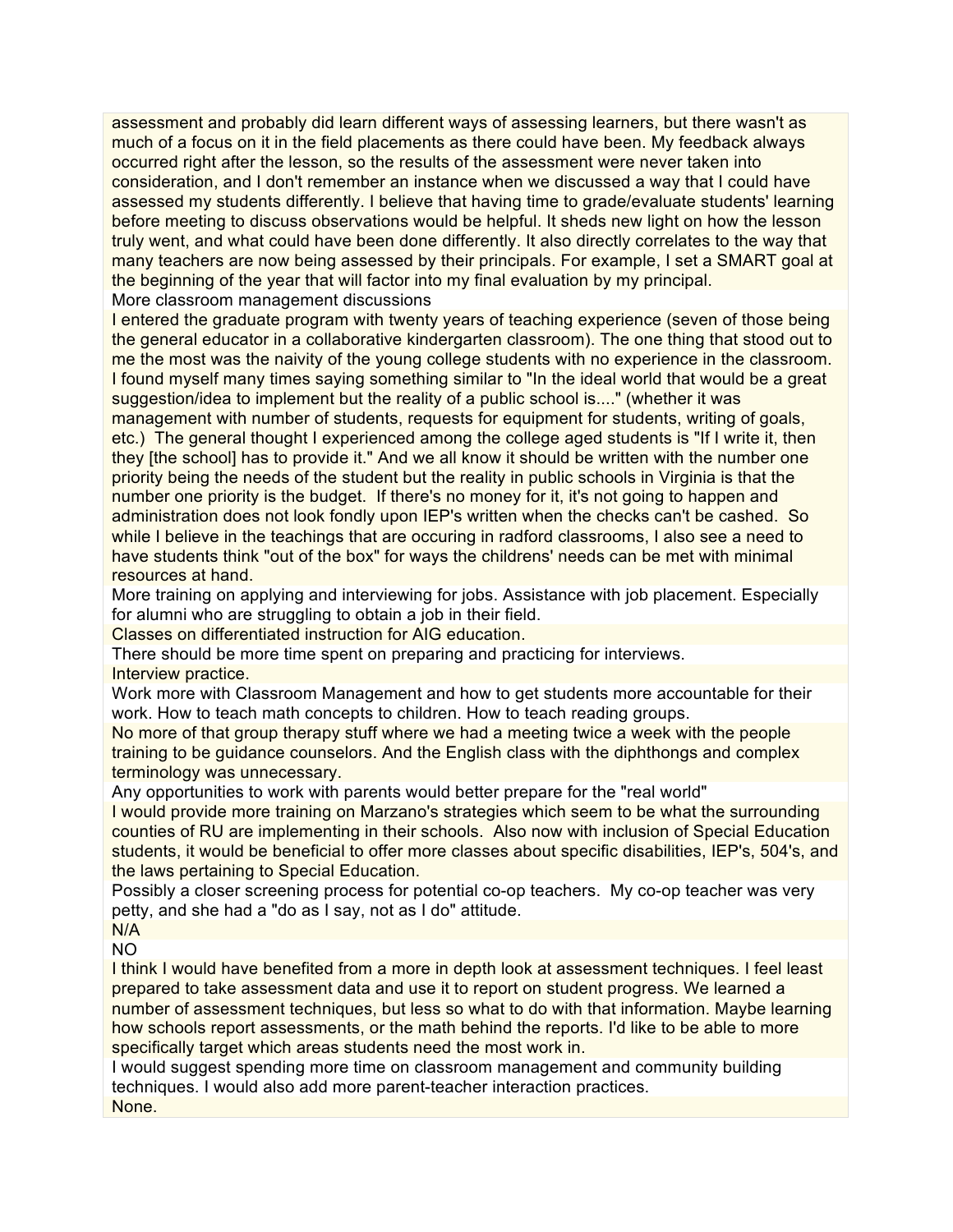More content subject area training for special education I can think of no significant changes.

Adding more with ELL learners would be helpful - I have students in my room with no English comprehension which was challenging at first. Everything is about differentiation - I have 4 complete different curriculum for my reading groups and I did not feel prepared for that. We need more preparation in writing lesson plans. We did practice this, but I feel that more time should be devoted to this. Also, more information on IEP's, 504 plans and RTI management should be included.

Student teaching, I believe, does not provide an accurate picture of what teaching actually entails. I was not prepared for beginning or end of the year procedures for my classroom. I also came I to teaching with an unrealistic expectation of how my classroom would run. I'm not sure exactly what could be done to help. Maybe provide time at the beginning/end of the yeah during student teacher to help classroom teachers with set up and cumulative folders, etc.

I felt very well prepared throughout my undergraduate and graduate programs at Radford to teach primary students to read but I felt incredibly unprepared to help upper elementary students become better readers. Most of the large school systems in Virginia use Jan Richardson's Guided Reading curriculum and I was not introduced to this program at all while at Radford. I also was unprepared when it comes to the process for putting a general education student up for special education services. I didn't concentrate in special education and felt my program and classes was too light in this area. The program could also benefit from having prospective teachers participate in a PLT or CLT meeting to prepare them for the fast-paced planning structure many schools are using. While preparing my lessons during student teaching, I spent a lot longer preparing than is reasonable or attainable in the real world. This is understandable as it was our first real experience, but having a basis for comparison would be very helpful.

I still struggle with following the pacing guides for subjects. Practice in planning multiple units might help.

Provide more instruction on ways contact parents and stay in touch with them No. I had a wonderful experience there.

For Special Education programs, I feel that it would have been beneficial for me to have taken more courses to help with reading instruction.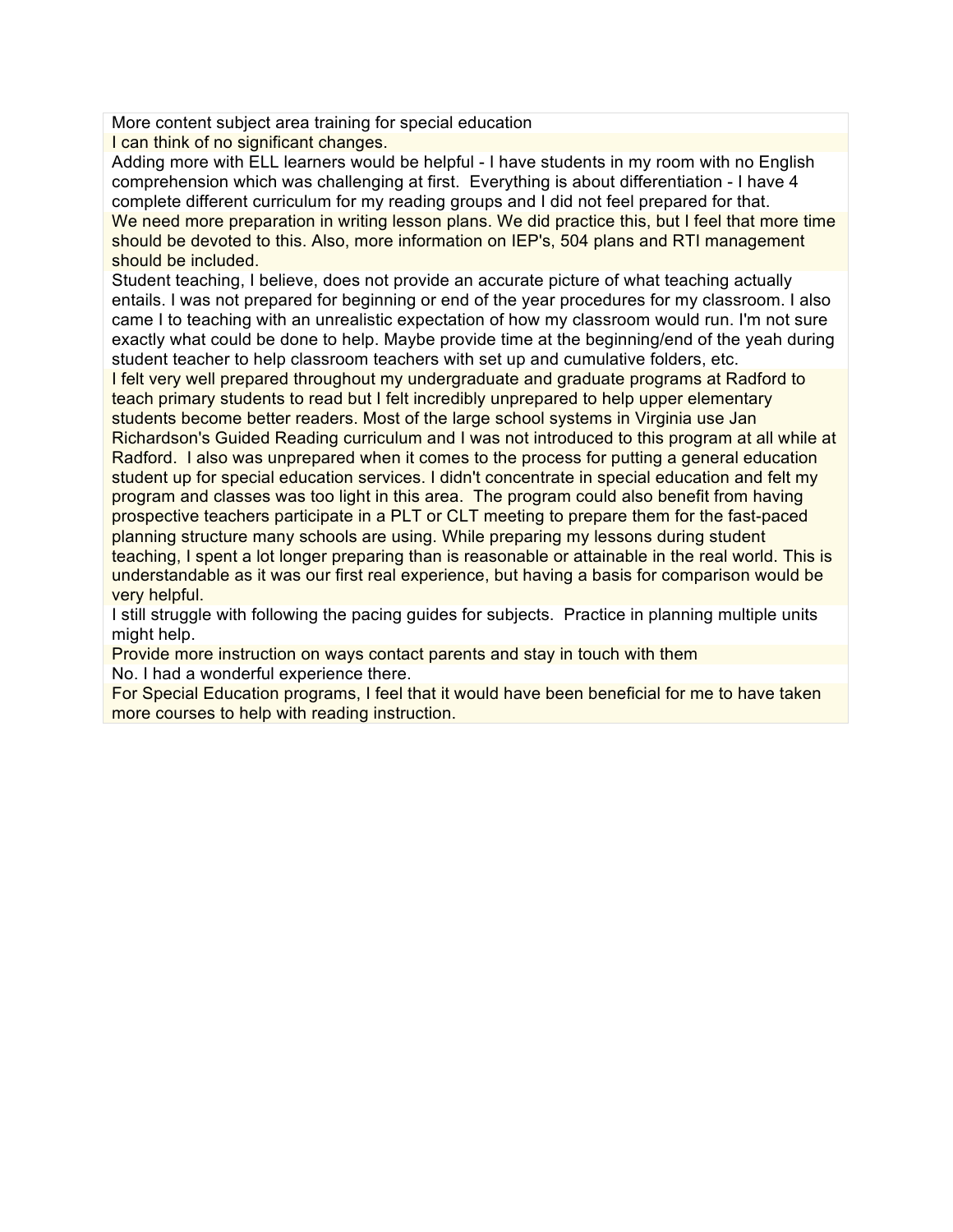# **21. What do you feel are the biggest strengths of the teacher preparation program at Radford University?**

#### Text Response

I feel that the biggest strength of the teacher preparation program at Radford University are the field experiences. It has truly prepared me for a real life classroom.

The faculty - they are top of the line and are so amazing in preparing future teachers.

The instructors. Their dedication and devotion to student success is amazing.

The faculty is a phenomenal group of professionals with great expertise in their fields. Their professional experience adds great depth to their understanding of the needs of teachers entering the profession and educational leaders entering new positions.

I feel as if the blocking and student-teaching experiences are, by far, the most rewarding part of the teacher preparation course. It's not enough to go into a classroom at RU and hear how to teacher; it's the "going" and "doing" that helps people learn. At least, that's what it was for me. Getting into the classroom and fully experiencing a "day-in-the-life" is what reinforced my belief that teaching is what I wanted to do.

It prepares you for real-life experiences and prepares you for challenges you might face. You will also develop close relationships with all of your colleagues and professors.

Well rounded Extremely hands on faculty Prepare students well for the job market The curriculum and instruction program for graduate students was phenomenal. Could not be happier with my decision to stay at Radford for another year. The professors teaching in STEL have had an immeasurable impact on my professional life.

Everyone of my professors at Radford shined their own experiences and styles of teaching which have shaped me into the type of educator I am today.

Listening to real life stories from people like Dr. Ann Mary Roberts.

The teacher preparation program I was in (K-12 Special Education, General Curriculum) covers so many topics without losing the depth of those topics. The professors were all deeply passionate about their specialty, whether it was reading instruction, appropriately educating students on an adapted curriculum, or teaching math in a way that reaches all learners, and that passion was contagious. Because of the required courses and their diversity as far as which degrees are required to take them, I believe that I have a great understanding not only of what special educators are supposed to do, but how the rest of the teachers in the building--reading specialists, school psychologists, speech/language pathologists--fits into what I am supposed to do.

In school experience, wonderful professors

Dr. Hoover is the biggest strength in the teacher preparation program at Radford. She holds the standard high; I came out of her classes knowing exactly what to do with each piece of paperwork, strategies for different needs, etc.

Hands on learning and practice

Strong teachers with strong programs in assessments and special education

I felt I learned the most from Dr. Jones. She is one professor who taught me and gave me material that I've used in my own classroom.

two semester field experience

Professors, curriculum, cooperating teachers when student teaching.

Teaching Differentiation, real life experiences in the classroom through blocking and student teaching were the biggest strengths in preparation for teaching.

The training on how to align lessons with SOL standards.

Accountability, Discipline, importance of research - you all also believe in your students which allowed me to succeed.

One of the biggest assets that Radford University offers is the partnerships between the College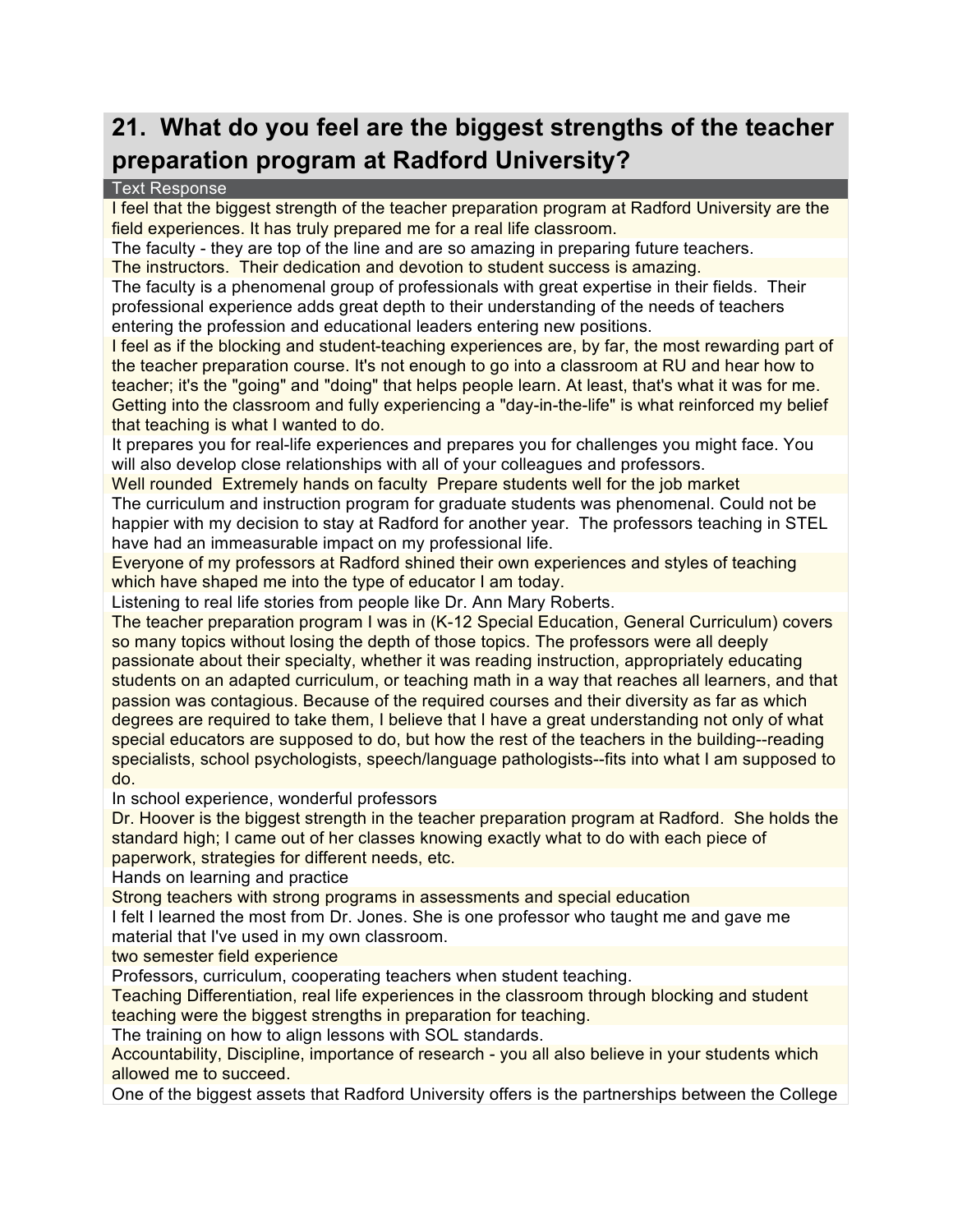of Education and the surrounding schools. Pulaski County, Montgomery County, and Radford City all welcome RU field placements (blocking students and student teachers) into their districts because they are highly skilled and trained to be a positive additional to the classroom environment.

That you really get to experience what it'll be like to be a teacher and get more training than other programs out there!

- Faculty - Fantastic relationships with surrounding schools/counties

I wasn't in the teacher prep program

I think the program was great at giving me a feel for what teaching is actually like, and how to interact with and understand the students. We have professors who taught, and still teach, in the public schools. I think that link really strengthens how well they convey their information. I have experienced a great deal of success since I have become an educator in North Carolina. I attribute most of that success to my education at Radford. The professors and their passion for teaching are the biggest strengths. The professors are inspiring in every way. They hold high expectations for all of their students. They helped mold my teaching philosophy into what it is today. The content was extremely relevant to actual teaching. I use a great deal of strategies I've learned at Radford still to this day. I hold Dr. Wallace, Dr. Triplett, Dr. Morrison , and Dr. Easterling in high regards. I spent six years at Radford Univeristy and these professors have had the greatest impact on my life. They are truly exceptional teacher leaders.

The availability of the professors and their willingness to perform above and beyond their expected duties.

Ability to identify and accommodate for a diverse group of stundents

The math content classes.

The teachers who teach the education classes. I know I could still reach out to any of the professors and they would do their best to help me with what I needed.

The relationship students form with the professors and cooperating teachers is great. I always felt that someone would be there to help me along the way no matter what.

The teachers in the teacher prep program provided an excellent model of how to be an effective and engaging teacher.

The amount of time I physically spent working with students and teachers in a real classroom is the biggest strength of Radford's program. In comparison with other young teachers from different universities, I spent significantly more time teaching than they did and I believe it benefitted me more than anything else could have. I can't emphasize enough how much the blocking and student teaching program prepared me simply from putting me in the classroom. I also think the early literacy instruction I received while at Radford was exceptional. I understood the different literacy stages and how to implement early reading strategies effectively. The instructors are the strength of the program at Radford.

I am so happy with the education I received at Radford. I really felt prepared (as well as I could be) for my first year of teaching. The hardest part for me (and still is) finding time to do all the things teachers have to do. As far as the other aspects of teaching, I think I was prepared to enter the teaching profession. I really liked learning the 5E model and Dr. Easterling taught me a lot of really basic teaching ideas I still think about today (i.e., the way to design a test, grade a test, manage a classroom, etc.). I also really learned a lot from Dr. Hilden's reading class. The special education program is great.

The special education and general education mixed cohorts

I am a hands on learner. I got many opportunities to learn my studies in that way.

Student teaching placements